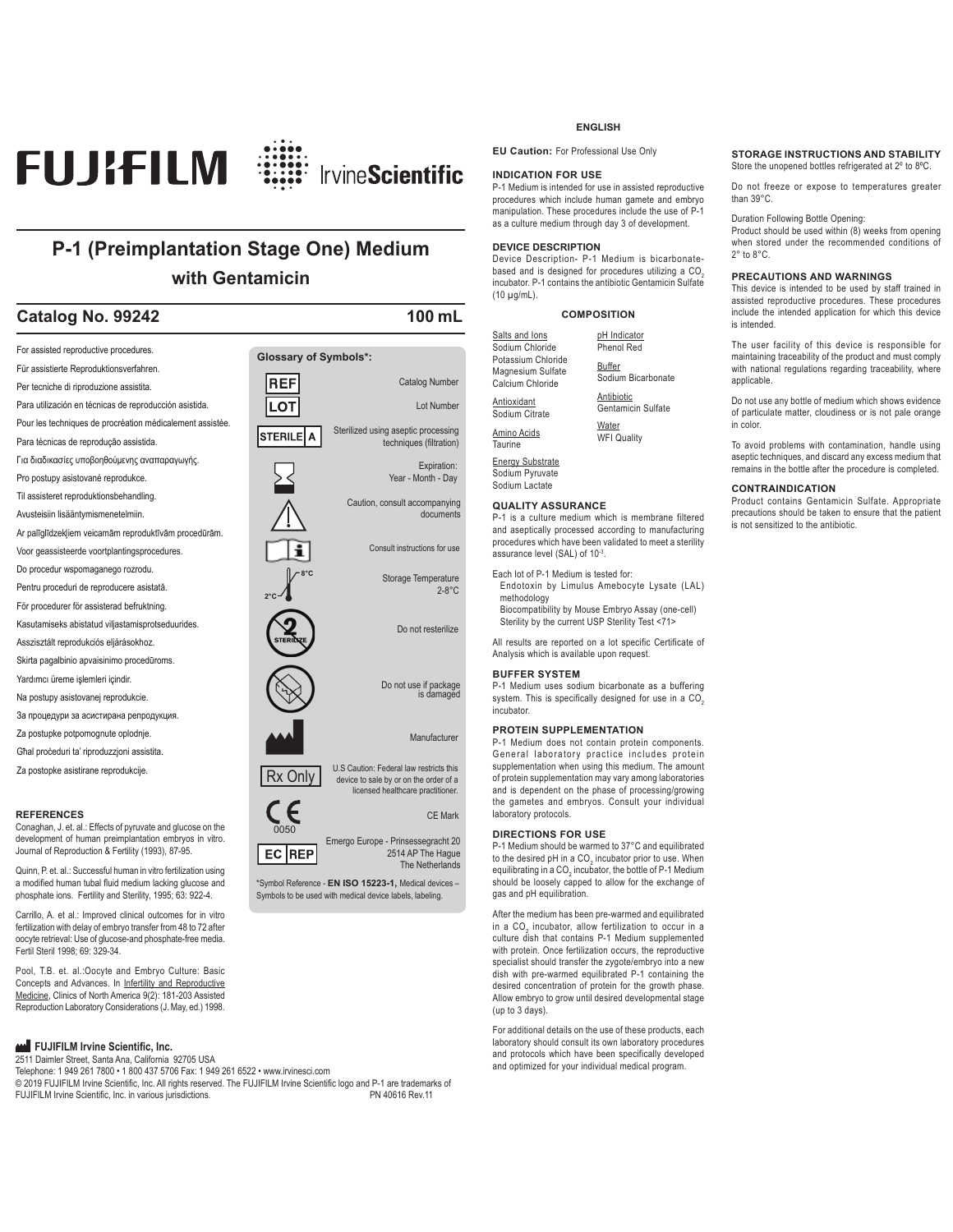EU-Vorsichtshinweis: Nur für den **EU-Vorsichtshinweis:** Nur für den **DEUTSCH DEUTSCH**

professionellen Einsatz. professionellen Einsatz.

### **INDIKATIONEN INDIKATIONEN**

P-1 Medium ist für den Einsatz bei assistierten Reproduktionsverfahren vorgesehen, darunter<br>Humangameten- und Embryomanipulation. Diese<br>Verfahren beinhalten die Anwendung des P-1 als Reproduktionsverfahren vorgesehen, darunter Humangameten- und Embryomanipulation. Diese Verfahren beinhalten die Anwendung des P-1 als P-1 Medium ist für den Einsatz bei assistierten Aulturmedium bis einschließlich Tag 3 der Entwicklung. Kulturmedium bis einschließlich Tag 3 der Entwicklung.

**PRODUKTBESCHREIBUNG**

PRODUKTBESCHREIBUNG

Produktbeschreibung: P-1 basiert auf Bicarbonat und wurde für Verfahren, bei denen ein CO<sub>2</sub>-Inkubator verwendet wird, entwickelt. P-1 enthält das Antibiotikum

Produktbeschreibung: P-1 basiert auf Bicarbonat und<br>wurde für Verfahren, bei denen ein CO<sub>2</sub>-Inkubator

verwendet wird, entwickelt. P-1 enthält das Äntibiotikum

Gentamicinsulfat (10 μg/ml).

Gentamicinsulfat (10 µg/ml).

**ZUSAMMENSETZUNG**

**ZUSAMMENSETZUNG** 

Salze und Ionen Natriumchlorid Kaliumchlorid Magnesiumsulfat **Calciumchlorid** Antioxidans Natriumcitrat Aminosäuren Taurin **Energiesubstrat** Natriumpyrovat Natriumlactat

pH-Indikator p.H-Indikator<br>Phenolrot Puffer<br>Natriumbicarbonat Natriumbicarbonat Antibiotikum Gentamicinsulfat Wasser<br>Wasser für Wasser für Injektionszwecke (WFI)

Nach dem Öffnen ist das Produkt bei Lagerung unter den<br>empfohlenen Bedingungen (2 °C bis 8 °C) innerhalb Nach dem Öffnen ist das Produkt bei Lagerung unter den empfohlenen Bedingungen (2 ºC bis 8 ºC) innerhalb Haltbarkeit nach Öffnen der Flasche: Haltbarkeit nach Öffnen der Flasche:

solfato (10 μg/ml).

**COMPOSIZIONE**

COMPOSIZIONE

Indicatore di pH Rosso fenolo Tampone<br>Bicarbonato di sodio Bicarbonato di sodio Antibiotico<br>Gentamicina solfato Gentamicina solfato Acqua<br>Qualità WFI Qualità WFI (Acqua per iniezioni)

Indicatore di pH<br>Rosso fenolo

# **VORSICHTSMASSNAHMEN UND**

**WARNHINWEISE**

Die Einrichtung des Anwenders ist für die<br>Rückverfolgbarkeitdes Produktsverantwortlichundmuss Die Einrichtung des Anwenders ist für die Rückverfolgbarkeit des Produkts verantwortlich und muss alle einschlägigen geltenden Bestimmungen zur

getrübt oder nicht hellorange gefärbt ist, nicht verwenden. getrübt oder nicht hellorange gefärbt ist, nicht verwenden.

**QUALITÄTSSICHERUNG**

QUALITÄTSSICHERUNG

P-1 ist ein membrangefiltertes Kulturmedium, dessen aseptische Verarbeitung in Übereinstimmung mit Fertigungsverfahren erfolgt, die nachweislich einen Sterilitätssicherheitswert (SAL) von 10-3 aufweisen. Jede Charge P-1 Medium wird auf Folgendes getestet: Endotoxine durch Limulus-Amoebozyten-Lysat-

P-1 ist ein membrangefiltertes Kulturrnedium, dessen<br>aseptische Verarbeitung in Übereinstimmung mit<br>Sterilitätssicherheitswert (SAL) von 10° aufweisen.<br>Sterilitätssicherheitswert (SAL) von 10° aufweisen.

Um Kontaminationsprobleme zu vermeiden, stets mit sseptischen Techniken handhaben und überschüssiges<br>Medium, das nach Abschluss des Verfahrens in der aseptischen Techniken handhaben und überschüssiges Medium, das nach Abschluss des Verfahrens in der Um Kontaminationsprobleme zu vermeiden, stets mit Flasche verbleibt, verwerfen. Flasche verbleibt, verwerfen.

### KONTRAINDIKATIONEN **KONTRAINDIKATIONEN**

Das Produkt enthält Gentamicinsulfat. Es ist anhand angemessener Vorsichtsmaßnahmen sicherzustellen, dass der Patient keine Sensitivität gegenüber dem Das Produkt enthält Gentamicinsulfat. Es ist anhand angemessener Vorsichtsmaßnahmen sicherzustellen, dass der Patient keine Sensitivität gegenüber dem<br>Antibiotikum aufweist. Antibiotikum aufweist.

Nachweis (LAL-Methode)

Biokompatibilität durch Mausembryo-Assay (einzellig) Sterilität durch aktuellen USP-Sterilitätstest <71> Alle Ergebnisse sind einer chargenspezifischen Analysebescheinigung zu entnehmen, die auf Anfrage

Sterilität durch aktuellen USP-Sterilitätstest <71>

Alle Ergebnisse sind einer chargenspezifischen Analysebescheinigung zu entnehmen, die auf Anfrage<br>erhältlich ist.

Nachweis (LAL-Methode)<br>Biokompatibilität durch Mausembryo-Assay (einzellig)

Endotoxine durch Limulus-Amoebozyten-Lysat-

Jede Charge P-1 Medium wird auf Folgendes getestet:

erhältlich ist. **PUFFERSYSTEM**

PUFFERSYSTEM

P-1 Medium verwendet Natriumbicarbonat als Puffersystem. Dieses ist spezifisch für den Einsatz

P-1 Medium verwendet Natriumbicarbonat als<br>Puffersystem. Dieses ist spezifisch für den Einsatz

in einem CO<sub>2</sub>-Inkubator vorgesehen. **PROTEINERGÄNZUNG**

PROTEINERGÄNZUNG

in einem CO<sub>2</sub>-Inkubator vorgesehen.

P-1 Medium enthält keine Proteinkomponenten. Beim Einsatz dieses Mediums sieht die allgemeine Laborpraxis eine Proteinergänzung vor. Der Umfang der Proteinergänzung kann von Labor zu Labor unterschiedlich sein und hängt von der Phase ab, in der sich die Gameten und Embryos während der Verarbeitung/der Anzucht befinden. Es sind die jeweils geltenden Laborprotokolle zu beachten. **GEBRAUCHSANWEISUNG**

P-1 Medium enthält keine Proteinkomponenten. Beim<br>Einsatz dieses Mediums sieht die allgemeine Laborpraxis

eine Proteinergänzung vor. Der Umfang der<br>Proteinergänzung kann von Labor zu Labor

P-1 ist vor Gebrauch auf 37 °C zu erwärmen und in einem CO<sub>2</sub>-Inkubator auf den gewünschten pH-Wert zu<br>äquilibrieren. Während der Äquilibrierung in einem CO<sub>2</sub>-

P-1 ist vor Gebrauch auf 37 °C zu erwärmen und in einem CO<sub>3</sub>-Inkubator auf den gewünschten pH-Wert zu Kappe zu bedecken, um den Gasaustausch und die Vach Vorwärmen und Äquilibrieren des Mediums in

**GEBRAUCHSANWEISUNG** 

unterschiedlich sein und hängt von der Phase ab, in der<br>sich die Gameten und Embryos während der<br>Verarbeitung/der Anzucht befinden. Es sind die jeweils

geltenden Läborprotokolle zu beachten.

-

Inkubator ist die Flasche mit P-1 Medium lose mit einer Kappe zu bedecken, um den Gasaustausch und die

pH-Äquilibrierung zu ermöglichen.

pH-Aquilibrierung zu ermöglichen.

Nach Vorwärmen und Äquilibrieren des Mediums in einem CO2-Inkubator die Fertilisation in einer Kulturschale erfolgen lassen, die mit Protein ergänztes P-1 Medium enthält. Nach erfolgter Fertilisation überführt der Reproduktionsspezialist die Zygote/den Embryo für die Wachstumsphase in eine neue Schale mit vorgewärmtem, äquilibriertem P-1, das die gewünschte Proteinkonzentration aufweist. Den Embryo bis zum gewünschten Entwicklungsstadium (bis zu 3 Tage)

einem CO<sub>2</sub>-Inkubator die Fertilisation in einer<br>Kulturschale erfolgen lassen, die mit Protein ergänztes

P-1 Medium enthält. Nach erfolgter Fertilisation überführt

wachsen lassen.

vachsen lassen.

der Reproduktionsspezialist die Zygoteklen Embryo für<br>die Wachtstumsphase in eine neue Schale mit<br>vorgewämten, äquilibrietent P., das die gewinszuhe<br>vorgewämten, äquilibrietent P., das die gewinszuhe<br>gewünschten Entwicklun

Weitere Einzelheiten zum Gebrauch dieser Produkte sind Weitere Einzelheiten zum Gebrauch dieser Produkte sind den Verfahren und Vorschriften des jeweiligen Labors den Verfahren und Vorschriften des jeweiligen Labors zu entnehmen, die eigens für das jeweilige medizinische<br>Programm entwickelt und optimiert wurden. zu entnehmen, die eigens für das jeweilige medizinische

## LAGERUNGSANWEISUNGEN UND **LAGERUNGSANWEISUNGEN UND**

Programm entwickelt und optimiert wurden.

## STABILITÄT **STABILITÄT**

Die ungeöffneten Flaschen bei 2 °C bis 8 °C Die ungeöffneten Flaschen bei 2 °C bis 8 jekühlt lagern. gekühlt lagern.

Nicht einfrieren oder Temperaturen über 39 °C Nicht einfrieren oder Temperaturen über 39 aussetzen. aussetzen.

von acht (8) Wochen zu verwenden. von acht (8) Wochen zu verwenden.

# **VORSICHTSMASSNAHMEN UND<br>WARNHINVEISE**

Sali e ioni<br>Cloruro di sodio<br>Cloruro di potassio<br>Solfato di magnesio Cloruro di sodio Cloruro di potassio Solfato di magnesio Cloruro di calcio Antiossidante Citrato di sodio Aminoacidi Aminoacidi<br>Taurina Substrati energetici Piruvato di sodio Lattato di sodio

Cloruro di calcio Citrato di sodio

Antiossidante

Personal vorgesehen, das in assistierten<br>Reproduktionsverfahren geschult ist. Zu diesen Verfahren zählt der Anwendungsbereich, für den dieses<br>Produkt vorgesehen ist. Dieses Produkt ist für den Gebrauch durch Personal vorgesehen, das in assistierten Reproduktionsverfahren geschult ist. Zu diesen Verfahren zählt der Anwendungsbereich, für den dieses Dieses Produkt ist für den Gebrauch durch Produkt vorgesehen ist.

alle einschlägigen geltenden Bestimmungen zur<br>Rückverfolgbarkeit einhalten. Rückverfolgbarkeit einhalten.

Injektionszwecke (WFI)

Energiesubstrat Natriumpyroval

Vatriumlactat

Gentamicinsulfat

Antibiotikum

Antioxidans Aminosäuren

Vatriumcitrat

Magnesiumsulfat<br>Calciumchlorid Salze und lonen<br>Natriumchlorid<br>Kaliumchlorid

Flaschen mit Medium, das sichtbare Partikel enthält, Flaschen mit Medium, das sichtbare Partikel enthält,

**GARANZIA DI QUALITÀ**

GARANZIA DI QUALITÀ

e preparato in condizioni di sterilità mediante processi<br>di produzione convalidati in grado di fornire un livello<br>di garanzia della sterilità (SAL) di 10<sup>3</sup>. Ciascun lotto di P-1 Medium è stato sottoposto a test<br>specifici diretti a valutare: P-1 Medium è un terreno di coltura filtrato su membrana e preparato in condizioni di sterilità mediante processi di produzione convalidati in grado di fornire un livello P-1 Medium è un terreno di coltura filtrato su membrana di garanzia della sterilità (SAL) di 10-3.

Ciascun lotto di P-1 Medium è stato sottoposto a test

specifici diretti a valutare:

la presenza di endotossine, mediante saggio del lisato

la presenza di endotossine, mediante saggio del lisato

di amebociti di Limulus (LAL);

la biocompatibilità, mediante saggio su embrioni di topo

di amebociti di Limulus (LAL);<br>la biocompatibilità, mediante saggio su embrioni di topo

la sterilità mediante l'attuale test di sterilità USP <71>. Tutti i risultati sono riportati in un Certificato di analisi specifico per ogni lotto, disponibile su richiesta.

la sterilità mediante l'attuale test di sterilità USP <71>. Tutti i risultati sono riportati in un Certificato di analisi

**SISTEMA TAMPONE**

**SISTEMATAMPONE** 

specifico per ogni lotto, disponibile su richiesta.

P-1 Medium utilizza bicarbonato di sodio come sistema tampone, ed è appositamente formulato per l'uso in un

P-1 Medium utilizza bicarbonato di sodio come sistema tampone, ed è appositamente formulato per l'uso in un

incubatore a CO<sub>2</sub>.

incubatore a CO<sub>2</sub>

**INTEGRAZIONE PROTEICA**

INTEGRAZIONE PROTEICA

P-1 Medium non contiene componenti proteici. Le prassi generali di laboratorio ne prevedono l'uso con un'integrazione proteica, la cui entità può variare a seconda del laboratorio e dipende dalla fase di trattamento/sviluppo dei gameti ed embrioni. Consultare i protocolli di laboratorio specifici. **ISTRUZIONI PER L'USO**

P-1 Medium non contiene componenti proteici. Le prassi<br>generali di laboratorio ne prevedono l'uso con<br>un'integrazione proteica, la cui entità può variare

a seconda del laboratorio e dipende dalla fase di trattamento/sviluppo dei gameti ed embrioni.

Consultare i protocolli di laboratorio specifici.

Prima dell'uso, riscaldare il terreno P-1 Medium a 37 °C e bilanciarlo al pH desiderato in un incubatore a CO<sub>2</sub>. Durante il bilanciamento in un incubatore a CO<sub>2</sub>, allentare il tappo del flacone di P-1 Medium per consentire lo scambio gassoso e il bilanciamento del pH. Dopo aver pre-riscaldato e bilanciato il terreno in un incubatore a  $\mathbb{CO}_{2}$ , consentire la fecondazione in una piastra di coltura contenente P-1 Medium con integrazione proteica. A fecondazione avvenuta, lo specialista della riproduzione deve trasferire lo zigote/ embrione in una nuova piastra con P-1 Medium pre-riscaldato e bilanciato, contenente integrazione proteica alla concentrazione desiderata per la fase di crescita. Consentire all'embrione di crescere sino allo stadio di sviluppo desiderato (sino a 3 giorni).

e bilanciarlo al pH desiderato in un incubatore a CO<sub>2</sub>

Dopo aver pre-riscaldato e bilanciato il terreno in un incubatore a CO<sub>2</sub>, consentire la fecondazione in una<br>piastra di coltura contenente P-1 Medium con lo specialista della riproduzione deve trasferire lo zigote/ embrione in una nuova piastra con P-1 Medium pre-riscaldato e bilanciato, contenente integrazione

lo scambio gassoso e il bilanciamento del pH.

integrazione proteica. A fecondazione avvenuta,

proteica alla concentrazione desiderata per la fase di crescita. Consentire all'embrione di crescere sino

allo stadio di sviluppo desiderato (sino a 3 giorni).

Prima dell'uso, riscaldare il terreno P-1 Medium a 37 °C Durante il bilanciamento in un incubatore a CO<sub>2</sub>, allentare<br>il tappo del flacone di P-1 Medium per consentire

ISTRUZIONI PER L'USO

(unicellulari);

(unicellulari);

## Avvertenza per l'UE: solo per uso professionale. **Avvertenza per l'UE:** solo per uso professionale.

**ITALIANO**

**ITALIANO** 

### INDICAZIONI PER L'USO **INDICAZIONI PER L'USO**

II terreno P-1 Medium è indicato per l'uso nelle tecniche di riproduzione assistita che prevedono la manipolazione di gameti e di embrioni umani. Tali tecniche includono l'uso di P-1 Medium come terreno di coltura fino al giorno<br>3 dello sviluppo embrionale. l'uso di P-1 Medium come terreno di coltura fino al giorno I terreno P-1 Medium è indicato per l'uso nelle tecniche di riproduzione assistita che prevedono la manipolazione di gameti e di embrioni umani. Tali tecniche includono

DESCRIZIONE DEL DISPOSITIVO **DESCRIZIONE DEL DISPOSITIVO**

3 dello sviluppo embrionale.

 $\sum_{\alpha}$ ပ္ပ

P-1 Medium è a base di bicarbonato ed è appositamente P-1 Medium è a base di bicarbonato ed è appositamente

formulato per le procedure che prevedono l'uso di un<br>incubatore a CO<sub>2</sub>, Contiene l'antibiotico gentamicina<br>solfato (10 µg/ml). formulato per le procedure che prevedono l'uso di un

incubatore a CO<sub>2</sub>. Contiene l'antibiotico gentamicina

## PRECAUZIONI E AVVERTENZE **PRECAUZIONI E AVVERTENZE**

Questo prodotto deve essere utilizzato da personale qualificato nelle tecniche di riproduzione assistita. Tali procedure comprendono l'applicazione per la quale Questo prodotto deve essere utilizzato da personale qualificato nelle tecniche di riproduzione assistita. Tali procedure comprendono l'applicazione per la quale

Sales e iones Cloruro sódico Cloruro potásico Sulfato magnésico Cloruro cálcico Antioxidante Citrato sódico Aminoácidos Aminoácidos<br>Taurina Sustrato energético Piruvato sódico Lactato sódico

Sales e iones<br>Cloruro sódico<br>Cloruro potásico<br>Sulfato magnésico<br>Cloruro cálcico

Indicador del pH Rojo de fenol Sistemas tampón Bicarbonato sódico Antibiótico<br>Sulfato de gentamicina Sulfato de gentamicina

Sistemas tampón<br>Bicarbonato sódico Indicador del pH<br>Rojo de fenol

> La struttura che utilizza questo dispositivo ha la<br>responsabilità di mantenere la tracciabilità del prodotto ed è tenuta a rispettare la normativa nazionale in materia

torbidità o colore diverso dall'arancione chiaro. torbidità o colore diverso dall'arancione chiaro.

Acqua per iniezioni)

Substrati energetici<br>Piruvato di sodio

Lattato di sodio

Per evitare problemi di contaminazione, maneggiare<br>il prodotto utilizzando tecniche in asepsi e smaltire Per evitare problemi di contaminazione, maneggiare il prodotto utilizzando tecniche in asepsi e smaltire il terreno in eccesso rimasto nel flacone al termine della I terreno in eccesso rimasto nel flacone al termine della procedura.

**GARANTÍA DE CALIDAD**

GARANTÍA DE CALIDAD

El P-1 es un medio de cultivo filtrado a través de membranas y procesado en condiciones asépticas siguiendo unos procesos de elaboración validados para conseguir un nivel de garantía de esterilidad (SAL) onseguir un nivel de garantía de esterilidad (SAL).<br>de 10<sup>-3</sup>.

El P-1 es un medio de cultivo filtrado a través de

membranas y procesado en condiciones asépticas<br>siguiendo unos procesos de elaboración validados para

### CONTROINDICAZIONI **CONTROINDICAZIONI**

appropriate devono essere prese per assicurarsi che<br>le pazienti non siano allergiche a questo antibiotico. appropriate devono essere prese per assicurarsi che le pazienti non siano allergiche a questo antibiotico.

Per ulteriori dettagli sull'uso di questi prodotti,<br>Ilaboratorio deve consultare le procedure e iprotocolli Per uiteriori dettagli sull'uso di questi prodotti, il laboratorio deve consultare le procedure e i protocolli specificamente sviluppati e ottimizzati per il proprio specificamente sviluppati e ottimizzati per il proprio

## STRUZIONI PER LA CONSERVAZIONE **ISTRUZIONI PER LA CONSERVAZIONE**

Conservare i flaconi integri in frigorifero a una<br>temperatura compresa tra 2 °C e 8 °C. Conservare i flaconi integri in frigorifero a una temperatura compresa tra 2 °C e 8 °C. **E STABILITÀ E STABILITÀ**

día 3 de desarrollo.

ue reprovuccion as sude en las que se inampuan<br>abarcan el uso del P-1 como medio de procedimientos<br>dia 3 de desarrollo.

**DESCRIPCIÓN DEL PRODUCTO**

DESCRIPCIÓN DEL PRODUCTO

Stabilità dopo l'apertura del flacone Stabilità dopo l'apertura del flacone

La struttura che utilizza questo dispositivo ha la responsabilità di mantenere la tracciabilità del prodotto

## Advertencia para la UE: solo para uso profesional. El P-1 Medium se ha diseñado para su uso en técnicas **Advertencia para la UE:** solo para uso profesional. INDICACIÓN DE USO **INDICACIÓN DE USO**

**ESPAÑOL**

## programma medico programma medico.

Non congelare o esporre a temperature superiori a 39 °C. Non congelare o esporre a temperature superiori a 39 °C.

Utilizzare il prodotto entro 8 (otto) settimane dall'apertura, Utilizzare il prodotto entro 8 (otto) settimane dall'apertura, mantenendolo alle condizioni consigliate di 2 °C - 8 °C. mantenendolo alle condizioni consigliate di 2 °C - 8 °C.

el antibiótico sulfato de gentamicina (10 μg/ml). **COMPOSICIÓN**

COMPOSICIÓN

è previsto l'uso del dispositivo. è previsto l'uso del dispositivo.

ed è tenuta a rispettare la normativa nazionale in materia di tracciabilità, ove pertinente. di tracciabilità, ove pertinente.

Citrato sódico Antioxidante

> Non usare flaconi di terreno che presentino particolato, Non usare flaconi di terreno che presentino particolato,

Il prodotto contiene gentamicina solfato. Precauzioni prodotto contiene gentamicina solfato. Precauzioni

consultar los protocolos y los procedimientos de su<br>propio laboratorio, que se habrán desarrollado Para más detalles sobre la utilización de estos productos, consultar los protocolos y los procedimientos de su propio laboratorio, que se habrán desarrollado optimizado específicamente de acuerdo con y optimizado específicamente de acuerdo con Para más detalles sobre la utilización de estos productos su programa médico particular. su programa médico particular.

> El P-1 Medium se ha diseñado para su uso en técnicas de reproducción asistida en las que se manipulan gametos y embriones humanos. Estos procedimientos abarcan el uso del P-1 como medio de cultivo hasta el

de reproducción asistida en las que se

manipulan

**INSTRUCCIONES DE CONSERVACIÓN**  INSTRUCCIONES DE CONSERVACIÓN Y ESTABILIDAD **Y ESTABILIDAD**

Conservar los frascos sin abrir refrigerados a una Conservar los frascos sin abrir refrigerados a una temperatura de 2 a 8 °C. temperatura de 2 a 8 °C.

No congelar ni exponer a temperaturas superiores No congelar ni exponer a temperaturas superiores a 39 °C. Descripción del producto: el P-1 Medium se basa en<br>bicarbonatoy se ha diseñado para procedimientos en los<br>el antibidios sulfato de gentamicina (10 µg/m).<br>el antibidios sulfato de gentamicina (10 µg/m). Descripción del producto: el P-1 Medium se basa en bicarbonato y se ha diseñado para procedimientos en los que se utiliza una incubadora de CO2. El P-1 contiene

Validez después de la apertura del frasco:<br>El producto debe utilizarse en un plazo de ocho (8) El producto debe utilizarse en un plazo de ocho (8) semanas y deberá conservarse en las condiciones semanas y deberá conservarse en las condiciones Validez después de la apertura del frasco:

PRECAUCIONES Y ADVERTENCIAS **PRECAUCIONES Y ADVERTENCIAS** de temperatura recomendadas de 2 a 8 °C. de temperatura recomendadas de 2 a 8 °C.

Este producto está destinado a su uso por parte<br>de personal con formación en procedimientos<br>de reproducción asistida. Entreestos procedimientos se Este producto está destinado a su uso por parte de personal con formación en procedimientos de reproducción asistida. Entre estos procedimientos se

incluye la aplicación para la que se ha diseñado

incluye la aplicación para la que se ha diseñado

el producto.

el producto.

El centro donde se utilice este producto tiene la<br>responsabilidad de mantener la trazabilidad del producto El centro donde se utilice este producto tiene la responsabilidad de mantener la trazabilidad del producto y debe cumplir la normativa nacional sobre trazabilidad, y debe cumplir la normativa nacional sobre trazabilidad según corresponda. según corresponda.

Agua<br>Calidad de<br>inyectables Calidad de agua para

> Sustrato energético Piruvato sódico Lactato sódico

No utilizar ningún frasco de medio que muestre partículas No utilizar ningún frasco de medio que muestre partículas o turbidez o cuyo color no sea naranja pálido. o turbidez o cuyo color no sea naranja pálido.

Para evitar problemas de contaminación, manipular con Para evitar problemas de contaminación, manipular con técnicas asépticas y desechar el medio sobrante que técnicas asépticas y desechar el medio sobrante que quede en el frasco una vez finalizado el procedimiento quede en el frasco una vez finalizado el procedimiento.

### CONTRAINDICACIÓN **CONTRAINDICACIÓN**

El producto contiene sulfato de gentamioina. Se deben<br>adoptar las medidas pertinentes para asegurarse de que<br>la paciente no se encuentre sensibilizada a este El producto contiene sulfato de gentamicina. Se deben adoptar las medidas pertinentes para asegurarse de que la paciente no se encuentre sensibilizada a este antibiótico. antibiótico.Cada lote del P-1 Medium se ha sometido a análisis de: Endotoxinas, por métodos LAL (lisado de amebocitos Endotoxinas, por métodos LAL (lisado de amebocitos de limulus)<br>Biocompatibilidad por ensayos con embriones de ratón Biocompatibilidad por ensayos con embriones de ratón Cada lote del P-1 Medium se ha sometido a análisis de:

(estadio de 1 célula)

(estadio de 1 célula)

de la USP

Esterilidad, por el vigente ensayo de esterilidad <71>

Esterilidad, por el vigente ensayo de esterilidad <71> Todos los resultados están descritos en el certificado de

Todos los resultados están descritos en el certificado de análisis específico de cada lote, el cual puede obtenerse

análisis específico de cada lote, el cual puede obtenerse

previa petición. **SISTEMA TAMPÓN**

previa petición.

SISTEMA TAMPÓN

El P-1 Medium utiliza bicarbonato sódico como sistema tampón. Está diseñado específicamente para ser

El P-1 Medium utiliza bicarbonato sódico como sistema tampón. Está diseñado específicamente para ser

utilizado en una incubadora de CO<sub>2</sub>. **SUPLEMENTO PROTEICO**

utilizado en una incubadora de CO<sub>2</sub>. SUPLEMENTO PROTEICO El P-1 Medium no contiene componentes proteicos. Los protocolos generales de laboratorio incluyen la suplementación proteica al trabajar con este medio.

El P-1 Medium no contiene componentes proteicos.

Los protocolos generales de laboratorio incluyen<br>la suplementación proteica al trabajar con este medio.

La cantidad de suplemento proteico puede variar entre<br>laboratorios y depende de la fase del proceso y/o laboratorios y depende de la fase del proceso y/o<br>desarrollo de los gametos y embriones. Consultar los La cantidad de suplemento proteico puede variar entre laboratorios y depende de la fase del proceso y/o desarrollo de los gametos y embriones. Consultar los Antes de su uso, el P-1 Medium se debe calentar a 37 °C protocolos propios de su laboratorio. protocolos propios de su laboratorio. INSTRUCCIONES DE USO **INSTRUCCIONES DE USO**

Antes de su uso, el P-1 Medium se debe calentar a 37 °C y equilibrar al pH deseado en una incubadora de CO<sub>2</sub>.<br>Para equilibrar el P-1 Medium en una incubadora de CO<sub>3</sub>. y equilibrar al pH deseado en una incubadora de CO<sub>2</sub>. Para equilibrar el P-1 Medium en una incubadora de CO $_{2^{\prime\prime}}$ se debe aflojar el tapón del frasco a fin de permitir se debe aflojar el tapón del frasco a fin de permitir el intercambio de gases y el equilibrio del pH. el intercambio de gases y el equilibrio del pH.

el medio en una incubadora de CO<sub>2</sub>, dejar que ocurra la<br>fecundación en una placa de cultivo que contenga el P-1 transferir el cigoto/embrión a una nueva placa de cultivo con el P-1 Medium precalentado y equilibrado con la<br>concentración proteica necesaria para la fase de Después de que se haya precalentado y equilibrado Después de que se haya precalentado y equilibrado el medio en una incubadora de CO2, dejar que ocurra la fecundación en una placa de cultivo que contenga el P-1 Medium suplementado con proteínas. Una vez lograda Medium suplementado con proteínas. Una vez lograda la fecundación, el especialista en reproducción debe transferir el cigoto/embrión a una nueva placa de cultivo con el P-1 Medium precalentado y equilibrado con la concentración proteica necesaria para la fase de crecimiento. Dejar que el embrión se desarrolle hasta el crecimiento. Dejar que el embrión se desarrolle hasta el la fecundación, el especialista en reproducción debe estadio deseado (hasta 3 días).

estadio deseado (hasta 3 días).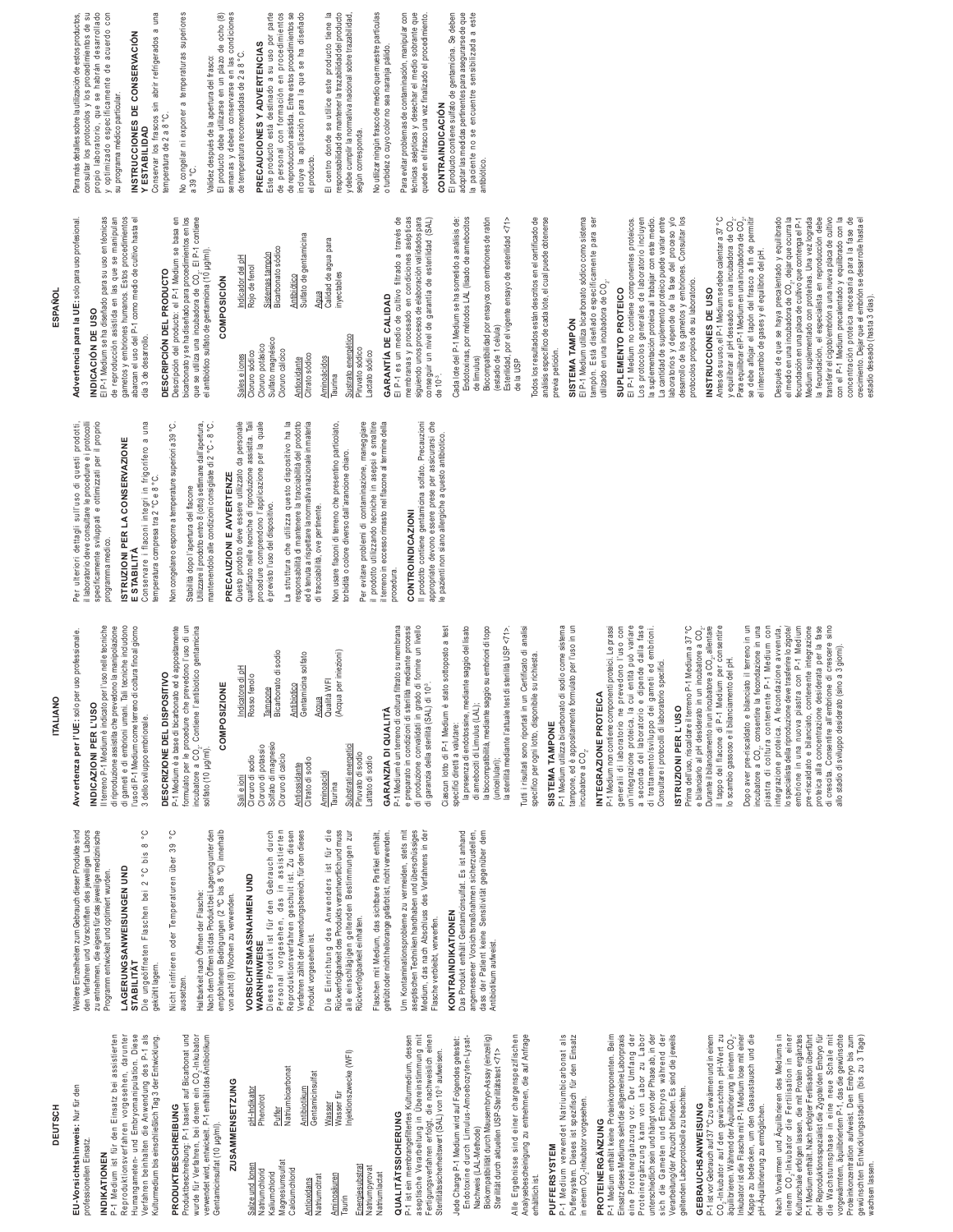### **FRANÇAIS**

**Mise en garde (UE) :** réservé à un usage professionnel.

### **INDICATION D'UTILISATION**

P-1 Medium est destiné à être utilisé pour la manipulation des gamètes et des embryons humains lors des techniques de procréation médicalement assistée, ce qui comprend l'utilisation de P-1 comme milieu de culture jusqu'au troisième jour du développement.

### **DESCRIPTION DU DISPOSITIF**

Description du dispositif - P-1 Medium est un milieu à base de bicarbonate, conçu pour les procédures utilisant une étuve à CO<sub>2</sub>. P-1 contient 10 µg/ml de sulfate de gentamicine (antibiotique).

### **COMPOSITION**

Sels et ions Chlorure de sodium Chlorure de potassium Sulfate de magnésium Chlorure de calcium Indicateur de pH Rouge de phénol **Tampon** Bicarbonate de sodium

**Antibiotique** Sulfate de gentamicine

<u>Eau</u><br>Qualité WFI

Citrate de sodium

Acides aminés **Taurine** 

**Antioxydant** 

Substrat énergétique Pyruvate de sodium Lactate de sodium

### **ASSURANCE QUALITÉ**

P-1 est un milieu de culture stérilisé par filtration sur membrane et traité de manière aseptique selon des procédés de fabrication qui ont été validés pour répondre à un niveau d'assurance de stérilité (SAL - Sterility Assurance Level) de 10-3.

Chaque lot de P-1 Medium a subi les tests suivants : Contenu en endotoxines par la méthode LAL Test de biocompatibilité par le test sur embryon

de souris (une seule cellule)

 Stérilité par les tests de stérilité courants de la pharmacopée américaine (USP) <71>

Les résultats de ces tests sont disponibles dans un certificat d'analyses spécifique à chaque lot et mis à disposition sur demande.

### **SYSTÈME TAMPON**

P-1 Medium utilise un système tampon composé de bicarbonate de sodium. Ce système est spécialement conçu pour une utilisation dans une étuve à CO<sub>2</sub>.

### **SUPPLÉMENTATION PROTÉIQUE**

P-1 Medium ne contient pas de composants protéiques. En pratique de laboratoire générale, ce milieu est généralement supplémenté en protéines. La quantité de protéines à ajouter peut varier selon les laboratoires et dépend du stade du traitement et/ou du développement des gamètes et des embryons. Chaque laboratoire doit consulter ses propres protocoles.

### **MODE D'EMPLOI**

P-1 Medium doit être préchauffé à 37 °C et équilibré au pH désiré dans une étuve à CO<sub>2</sub> avant utilisation. Lors de l'équilibrage dans une étuve à CO<sub>2</sub>, le bouchon du flacon de P-1 Medium doit être desserré pour permettre l'échange gazeux et l'équilibrage du pH

Une fois le milieu préchauffé et équilibré dans une étuve à CO $_{\rm 2}$ , laisser la fécondation se produire dans une boîte de Pétri contenant P-1 Medium supplémenté en protéines. Après confirmation de la fécondation, <sub>.</sub><br>le spécialiste de la reproduction doit transférer le zygote/l'embryon dans une nouvelle boite de Pétri contenant P-1 préchauffé et équilibré avec la concentration désirée de protéines pour la phase de croissance. Laisser les embryons se développer jusqu'au stade désiré (jusqu'à 3 jours).

Pour plus de détails sur l'utilisation de ces produits, chaque laboratoire doit consulter ses propres procédures et protocoles standard qui ont été spécialement élaborés et optimisés pour chaque établissement médical particulier.

### **CONSIGNES DE CONSERVATION ET STABILITÉ**

Conserver les flacons non entamés réfrigérés entre 2 et 8 °C.

Ne pas congeler ou exposer à des températures supérieures à 39 °C.

Durée de conservation après l'ouverture du flacon : Le produit doit être utilisé dans les huit (8) semaines anrès l'ouverture du flacon lorsqu'il est conservé dans les conditions recommandées entre 2 et 8 °C.

### **PRÉCAUTIONS ET MISES EN GARDE**

Ce dispositif est destiné à une utilisation par un personnel formé aux techniques de procréation médicalement assistée. Ces procédures incluent l'application indiquée pour laquelle ce dispositif est prévu.

I 'établissement de l'utilisateur de ce dispositif est tenu de veiller à la traçabilité du produit et doit se conformer aux réglementations nationales en matière de traçabilité, le cas échéant.

Ne pas utiliser ce milieu s'il contient des particules, s'il est trouble ou s'il n'est pas de couleur orange clair.

Pour éviter les problèmes de contamination, manipuler en appliquant des techniques aseptiques et jeter l'excès de milieu restant dans le fond du flacon une fois la procédure terminée.

### **CONTRE-INDICATIONS**

Le produit contient du sulfate de gentamicine. Des précautions particulières doivent être prises pour s'assurer que le patient ne présente aucune sensibilité à l'antibiotique.

### **PORTUGUÊS**

**Advertência (UE):** Exclusivamente para uso profissional.

### **INDICAÇÃO DE UTILIZAÇÃO**

O P-1 Medium destina-se a ser utilizado em técnicas de reprodução assistida que incluam a manipulação de gâmetas e de embriões humanos. Estas técnicas incluem a utilização do P-1 como meio de cultura até ao 3.º dia do desenvolvimento.

### **DESCRIÇÃO DO DISPOSITIVO**

Descrição do dispositivo — o P-1 Medium é um meio à base de bicarbonato que foi concebido para procedimentos que utilizem uma incubadora de CO<sub>2</sub>. O P-1 contém o antibiótico sulfato de gentamicina  $(10 \mu g/ml)$ 

### **COMPOSIÇÃO**

| Sais e iões<br>Cloreto de sódio                                 | Indicador de pH<br>Vermelho de fenol                      |
|-----------------------------------------------------------------|-----------------------------------------------------------|
| Cloreto de potássio<br>Sulfato de magnésio<br>Cloreto de cálcio | Tampão<br>Bicarbonato de sódio                            |
| Antioxidante<br>Citrato de sódio                                | Antibiótico<br>Sulfato de gentamicina                     |
| Aminoácidos<br>Taurina                                          | Àqua<br>Qualidade WFI (áqua p/<br>preparações injetáveis) |
| Cubetrate energéties                                            |                                                           |

Substrato energético Piruvato de sódio Lactato de sódio

### **GARANTIA DE QUALIDADE**

O P-1 é um meio de cultura filtrado por membrana e processado em condições de assepsia de acordo com procedimentos de fabrico validados para se obter um nível de garantia de esterilidade (SAL — Sterility Assurance Level) de 10-3.

Cada lote do P-1 Medium é submetido aos seguintes testes:

Endotoxinas pelo ensaio de lisado de amebócitos de Limulus (LAL)

 Biocompatibilidade pelo ensaio em embrião de ratinho (unicelular)

 Esterilidade pelos testes de esterilidade do capítulo 71 da versão atual da USP (Farmacopeia dos EUA)

Todos os resultados estão descritos no certificado de análise específico de cada lote, disponível a pedido.

### **SISTEMA TAMPÃO**

O P-1 Medium utiliza bicarbonato de sódio como sistema de tamponamento. Este foi especificamente concebido para utilizar numa incubadora de CO<sub>2</sub>.

### **SUPLEMENTO PROTEICO**

O P-1 Medium não contém componentes proteicos. A prática laboratorial geral inclui suplemento proteico quando se utiliza este meio. A quantidade de suplemento proteico pode variar entre laboratórios e está dependente da fase de processamento/crescimento dos gâmetas e embriões. Consulte os seus protocolos laboratoriais.

### **INSTRUÇÕES DE UTILIZAÇÃO**

Antes da utilização, o P-1 Medium deve ser aquecido a 37 °C e equilibrado até ao pH pretendido numa incubadora de CO<sub>2</sub>. Quando o meio estiver a ser equilibrado numa incubadora de CO<sub>2</sub>, o frasco de P-1 Medium não deve ter a tampa completamente fechada, mas sim um pouco solta, para permitir a permuta gasosa e o equilíbrio do pH.

Depois de o meio ter sido pré-aquecido e equilibrado numa incubadora de CO<sub>2</sub>, deixe a fertilização ocorrer numa placa de cultura que contenha o P-1 Medium com suplemento proteico. Depois de a fertilização ter ocorrido, o especialista em reprodução deve transferir o zigoto/embrião para uma nova placa com P-1 equilibrado pré-aquecido com a concentração desejada de proteína para a fase de crescimento. Deixe o embrião crescer até a fase de desenvolvimento desejada (até 3 dias).

Para obter mais informações sobre a utilização destes produtos, cada laboratório deve consultar os respetivos procedimentos e protocolos que tenham sido concebidos e otimizados especificamente para o seu programa médico.

### **INSTRUÇÕES DE CONSERVAÇÃO E ESTABILIDADE**

Conserve os frascos não abertos e refrigerados entre 2 °C e 8 °C.

Não congele nem exponha a temperaturas superiores a 39 °C.

Duração após a abertura do frasco:

Após a abertura, o produto deve ser utilizado nas oito (8) semanas seguintes se for conservado nas condições recomendadas entre 2 °C e 8 °C.

### **PRECAUÇÕES E ADVERTÊNCIAS**

Este dispositivo foi concebido para ser utilizado por pessoal com formação em técnicas de reprodução assistida. Estas técnicas incluem a aplicação prevista para a qual este dispositivo foi concebido.

A instituição do utilizador deste dispositivo é responsável pela manutenção da rastreabilidade do produto e tem de cumprir as regulamentações nacionais sobre rastreabilidade, sempre que aplicável.

Não utilize um frasco de meio que apresente evidências de partículas, turvação ou não tenha cor laranja-clara.

Para evitar problemas de contaminação, manuseie empregando técnicas asséticas e elimine o meio em excesso restante no frasco uma vez concluído o procedimento.

### **CONTRAINDICAÇÕES**

O produto contém sulfato de gentamicina. Devem ser tomadas as precauções adequadas para assegurar que a doente não é sensível ao antibiótico.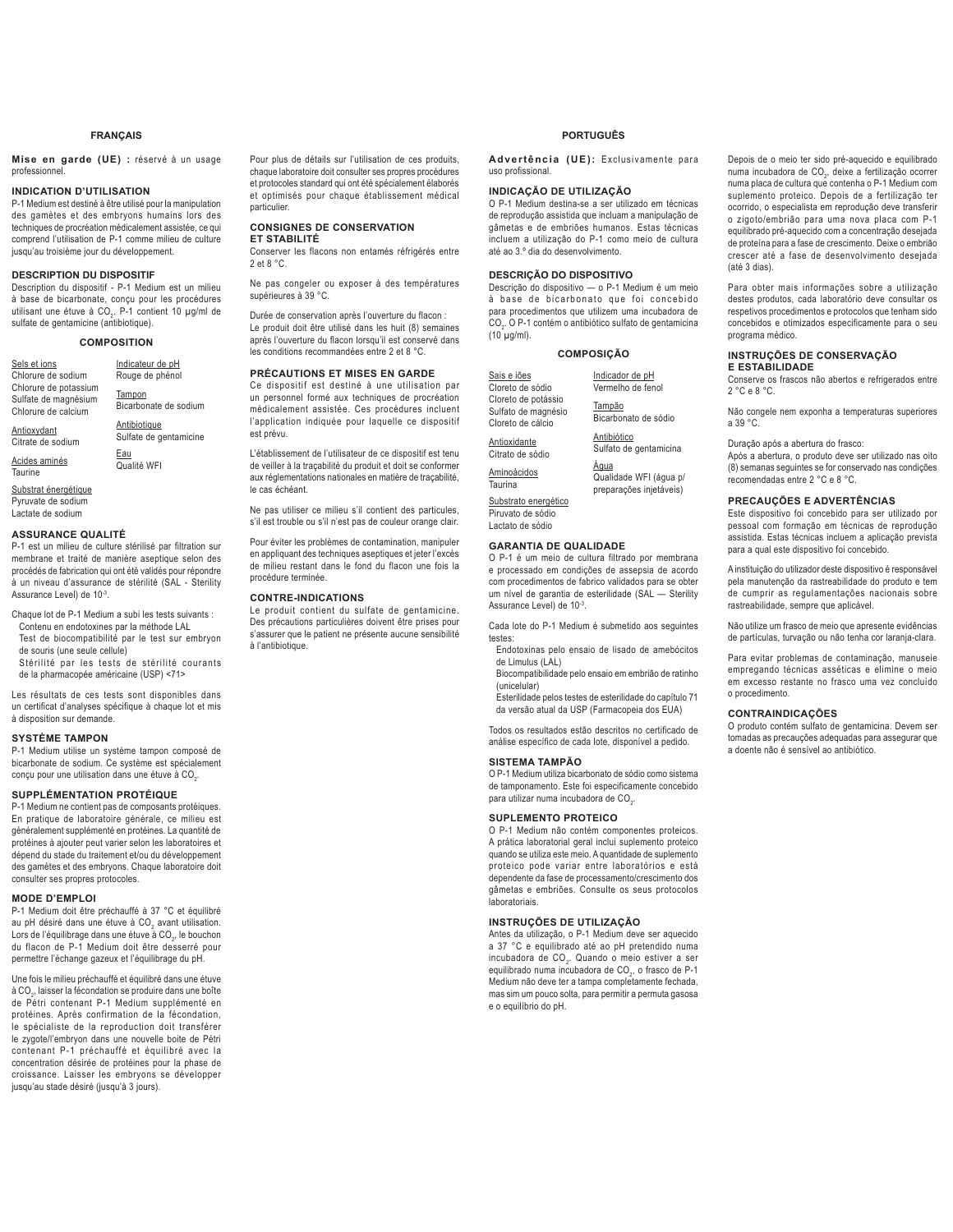Σύσταση προσοχής για την Ε.Ε.: Σύσταση προσοχής για την Ε.Ε.:

**EMNIKA** 

EMHNIKA

### Για επαγγελματική χρήση μόνο Tια επαγγελματική χρήση μόνο

## ΕΝΔΕΙΞΗ ΧΡΗΣΗΣ

To P-1 Medium προορίζεται για χρήση σε διαδικασίες υποβοηθούμενης αναπαραγωγής, που περιλαμβάνουν χειρισμό ανθρώπινων γαμετών και εμβρύων. Το P-1 Medium προορίζεται για χρήση σε διαδικασίες υποβοηθούμενης αναπαραγωγής, που περιλαμβάνουν **EN∆EI∃H XPH∑H∑** 

ως μέσο καλλιέργειας έως την ημέρα 3 της ανάπτυξης ως μέσο καλλιέργειας έως την ημέρα 3 της ανάπτυξης.

Oι διαδικασίες αυτές περιλαμβάνουν τη χρήση του P-1 χειρισμό ανθρώπινων γαμετών και εμβρύων.<br>χειρισμό ανθρώπινων γαμετών και εμβρύων.<br>Οι διαδικασίες αυτές περιλαμβάνουν τηχρήση του Ρ-1

ΠΕΡΙΓΡΑΦΗ ΤΗΣ ΣΥΣΚΕΥΗΣ<br>διπανδρακική βάση και έχει το P-1 Medium έχει<br>διπανδρακική βάση και έχει σχεδιοστεί για διαδικασίες<br>αντιβατικό θεική γενταμικίνη (10 μg/mL). ΠΕΡΙΓΡΑΦΗ ΤΗΣ ΣΥΣΚΕΥΗΣ

Περιγραφή της συσκευής- Το P-1 Medium έχει διπανθρακική βάση και έχει σχεδιαστεί για διαδικασίες που χρησιμοποιούν επωαστήρα CO<sub>2</sub>. Το P-1 περιέχει το

avrıβıorıkó θειική γενταμυκίνη (10 μg/mL). ΣΥΝΘΕΣΗ **ȈȊȃĬǼȈǾ**

πρόγραμμα.

προϊόντων αυτών, κάθε εργαστήριο θα πρέπει να<br>συμβουλεύεται τις δικέςτου εργαστήρισκές διαδικασίες<br>συμβουλεύεται τις δικέςτου εργαστήρισκές διαδικασίες<br>βελιτστοποιηθεί ειδικά για το δικό του ιατρικό

Για πρόσθετες λεπτομέρειες σχετικά με τη χρήση των

το επιθυμητό στάδιο ανάπτυξης (έως τις 3 ημέρες).

**ȅǻǾīǿǼȈĭȊȁǹȄǾȈȀǹǿȈȉǹĬǼȇȅȉǾȉǹ** Φυλάξτε τις κλειστές φιάλες στο ψυγείο, σε θερμοκρασία

ΟΔΗΓΙΕΣ ΦΥΛΑΞΗΣ ΚΑΙ ΣΤΑΘΕΡΟΤΗΤΑ

φυλάξτε τις κλειστές φιάλες στο ψυγείο, σε θερμοκρασία Μην καταψύχετε και μην εκθέτετε σε θερμοκρασίες

2 °C έως 8 °C.

2°C έως 8°C.

Äην καταψύχετε και μην εκθέτετε σε θερμοκρασίες

Το προϊόν θα πρέπει να χρησιμοποιείται εντός οκτώ Ιδ) εβδομάδων από το άνοιγμα, κατά τη φύλαξη στις συνιστώμενες συνθήκες των 2 °C έως 8 °C. <mark>ΠΡΟΦΥΛΑΞΕΙΣ ΚΑΙ ΠΡΟΕΙΔΟΠΟΙΗΣΕΙΣ</mark> H συσκευή αυτή προορίζεται για χρήση από προσωπικό IXT αιδευμένο στις διαδικασίες υποβοηθούμενης αναπαραγωγής. Οι διαδικασίες αυτές περιλαμβάνουν IJA nuogerkanohesu tababhokų kia ila ouoja

Διάρκεια μετά το άνοιγμα της φιάλης:

Το προϊόν θα πρέπει να χρησιμοποιείται εντός οκτώ<br>(8) εβδομάδων από το άνοιγμα, κατά τη φύλαξη στις<br>συνιστώμενες συνθήκεςτων 2 °C έως 8 °C.

Junγotepec arró 39°C. Διάρκεια μετά το άνοιγμα της φιάλης:

υψηλότερες από 39°C.

| <b>NEIKING DH</b> | Ερυθρό της φαινόλης | Διττανθρακικό νάτριο<br><b>Pueluromikó διάλυμα</b>       | Θεική γενταμυκίνη<br>Аутивнотико |
|-------------------|---------------------|----------------------------------------------------------|----------------------------------|
| Άλατα και ιόντα   | Χλωριούχο νάτριο    | Χλωριούχο ασβέστιο<br>Χλωριούχο κάλιο<br>Θειικό μαγνήσιο | Αντιοξειδωτικό<br>Kirouch whroup |

Kıτρικό νάτριο **Aurvocco** Γαυρίνη <u>Νερό</u><br>Ποιότητα ενέσιμου Toiórna ενέσιμου

Ενεργειακό υπόστρωμα <u>Ενεργειακό υπόστρωμα</u> Πυροσταφυλικό νάτριο Πυροσταφυλικό νάτριο Γαλακτικό νάτριο

üδατος (WFI)

ύδατος (WFI)

# ΔΙΑΣΦΑΛΙΣΗ ΠΟΙΟΤΗΤΑΣ

Γαλακτικό νάτριο

To P-1 είναι ένα μέσο καλλιέργειας που υποβάλλεται ιά διήθηση με μεμβράνη και σε επεξεργασία με άσηπη IEXvikή σύμφωνα με διαδικασίες παρασκευής που έχουν επικυρωθεί ότι πληρούν επίπεδο διασφάλισης Το P-1 είναι ένα μέσο καλλιέργειας που υποβάλλεται σε διήθηση με μεμβράνη και σε επεξεργασία με άσηπτη στατική σύμφωνα με διαδικασίες παρασκευής που<br>τεχνική σύμφωνα με διαδικασίες παρασκευής που<br>έχουν επικυρωθεί ότι πληρούν επίπεδο διασφάλισης **ΔΙΑΣΦΑΛΙΣΗ ΠΟΙΟΤΗΤΑΣ** στειρότητας (SAL) 10<sup>-3</sup>. orειρότητας (SAL) 10<sup>-3</sup>.

προορίζεται η συσκευή αυτή.

τροορίζεται η συσκευή αυτή.

την υποδεικνυόμενη εφαρμογή για την οποία

Η συσκευή αυτή προορίζεται για χρήση από προσωπικό<br>εκπαιδευμένο στις διαδικασίες υποβοηθούμενης<br>αναπαραγωγής. Οι διαδικασίες αυτές περιλαμβάνουν

ΠΡΟΦΥΛΑΞΕΙΣ ΚΑΙ ΠΡΟΕΙΔΟΠΟΙΗΣΕΙΣ

Η εγκατάσταση όπου θα χρησιμοποιηθεί αυτή H εγκατάσταση όπου θα χρησιμοποιηθεί αυτή η συσκευή είναι υπεύθυνη για τη διατήρηση της<br>Ιχνηλασιμότητας του προϊόντος και πρέπει να<br>συμμορφώνεται με τους εθνικούς κανονισμούς που i συσκευή είναι υπεύθυνη για τη διατήρηση της χνηλασιμότητας του προϊόντος και πρέπει να ιομμορφώνεται με τους εθνικούς κανονισμούς που αφορούν την ιχνηλασιμότητα, όπου εφαρμόζεται. αφορούν την ιχνηλασιμότητα, όπου εφαρμόζεται. Κάθε παρτίδα P-1 Medium ελέγχεται για:<br>Ενδοτοξίνη με τη μεθοδολογία προϊόντων λύσης Evδoroξivn με τη μεθοδολογία προϊόντων λύσης Káθε παρτίδα P-1 Medium ελέγχεται για:

α με την προστάση του πρώτου του προσδιορισμού εμβρύου<br>Βιοσυμβατότητα μέσω προσδιορισμού εμβρύου<br>ποντικών (ενός κυττάρου) BioonyBarórnia μέσω προσδιορισμού εμβρύου Στειρότητα μέσω της τρέχουσας δοκιμασίας<br>στειρότητας κατά USP <71> Στειρότητα μέσω της τρέχουσας δοκιμασίας αμοιβαδοειδών κυττάρων Limulus (LAL) αμοιβαδοειδών κυπάρων Limulus (LAL) ποντικών (ενός κυπάρου)

Ñη χρησιμοποιείτε καμία φιάλη μέσου η οποία παρουσιάζει ενδείξεις σωματιδιακής ύλης, θολερότητας

Μη χρησιμοποιείτε καμία φιάλη μέσου η οποία<br>παρουσιάζειενδείξεις σωματιδιακής ύλης, θολερότητας

ή δεν έχει ανοιχτό πορτοκαλί χρώμα.

ή δεν έχει ανοιχτό πορτοκαλί χρώμα.

ī ια να αποφύγετε προβλήματα με μόλυνση, χειριστείτε εφαρμόζοντος όσηπες τεχνικές και απορρίψτε τυχόν<br>περίσσεια μέσου που παραμένει στη φιάλη μετά από<br>την ολοκλήρωση της διαδικασίας. Ιεφαρμόζοντας άσηπτες τεχνικές και απορρίψτε τυχόν περίσσεια μέσου που παραμένει στη φιάλη μετά από Για να αποφύγετε προβλήματα με μόλυνση, χειριστείτε Όλα τα αποτελέσματα αναφέρονται σε Πιστοποιητικό<br>Ανάλυσης ειδικό ανά παρτίδα, το οποίο διατίθεται Όλα τα αποτελέσματα αναφέρονται σε Πιστοποιητικό Aváλυσης ειδικό ανά παρτίδα, το οποίο διατίθεται orsipórnias kará USP <71>

κατόπιν αιτήματος. **ȇȊĬȂǿȈȉǿȀȅȈȊȈȉǾȂǹ**

κατόπιν αιτήματος.

### **ANTENAEIEH ǹȃȉǼȃǻǼǿȄǾ**

iny oλοκλήρωση της διαδικασίας.

To P-1 Medium χρησιμοποιεί διπανθρακικό νάτριο ως ρυθμιστικό σύστημα. Έχει σχεδιαστεί ειδικά για χρήση

**PYOMIZTIKO ΣΥΣΤΗΜΑ** 

Το P-1 Medium χρησιμοποιεί διπανθρακικό νάτριο ως<br>ρυθμιστικό σύστημα. Έχει σχεδιαστεί ειδικά για χρήση

σε επωαστήρα CO<sub>2</sub>. **ZYMNADWAN** 

σε επωαστήρα CO,

To P-1 Medium δεν περιέχει πρωτεϊνικά συστατικά. H γενική εργαστηριακή πρακτική περιλαμβάνει την εφαρμογή συμπληρώματος πρωτεϊνών κατά τη χρήση Iou μέσου αυτού. Η ποσότητα του συμπληρώματος πρωτεϊνών μπορεί να διαφέρει μεταξύ των εργαστηρίων και εξαρτάται από τη φάση επεξεργασίας/ανάπτυξης IUV Yahtımı Kallan türe tibbanı zahbanyenisi τα πρωτόκολλα του εργαστηρίου σας. **ΩΔΗΓΙΕΣ ΧΡΗΣΗΣ** 

*EYMRAHPQMA RPQTEÏNQN* 

Το P-1 Medium δεν περιέχει πρωτεϊνικά συστατικά.<br>Η γενική εργαστηριακή πρακτική περιλαμβάνει την

εφαρμογή συμπληρώματος πρωτεϊνών κατά τη χρήση

του μέσου αυτού. Η ποσότητα του συμπληρώματος πρωτεϊνών μπορεί να διαφέρει μεταξύ των εργαστηρίων To P-1 Medium θα πρέπει να προθερμαίνεται στους & γαι να εξισορροπείται στην επιθυμητή τιμή pH, σε επωαστήρα CO<sub>2</sub> πριν από τη χρήση. Κατά Iny εξισορρόπηση σε επωαστήρα CO<sub>2</sub>, η φιάλη του P-1 Medium θα πρέπει να είναι κλεισμένη χαλαρά, έτσι ώστε να επιτρέπεται η ανταλλαγή αερίου και

ΟΔΗΓΙΕΣ ΧΡΗΣΗΣ

Το P-1 Medium θα πρέπει να προθερμαίνεται στους<br>37 °C και να εξισορροπείται στην επιθυμητή τιμή<br>pH, σε επωαστήρα CO<sub>2</sub> πριν από τη χρήση. Κατά

και εξαρτάται από τη φάση επεξεργασίας/ανάπτυξης<br>των γαμετών και των εμβρύων. Συμβουλευτείτε<br>τα πρωτόκολλα του εργαστηρίου σας.

η εξισορρόπηση του pH.

η εξισορρόπηση του pH.

την εξισορρόπηση σε επωσστήρα CO<sub>2,</sub> η φιάλη του<br>P-1 Medium θα πρέπει να είναι κλεισμένη χαλαρά,<br>έτσι ώστε να επιτρέπεται η ανταλλαγή αερίου και

Το προϊόν περιέχει θεική γενταμικίνη. Θα πρέπει<br>να λαμβάνονται οι απαραίτητες προφυλάξεις για να<br>διασφαλιστεί ότι ο ασθενής δεν έχει ευαισθησία στο Το προϊόν περιέχει θειική γενταμυκίνη. Θα πρέπει να λαμβάνονται οι απαραίτητες προφυλάξεις για να διασφαλιστεί ότι ο ασθενής δεν έχει ευαισθησία στο αντιβιοτικό.

Upozornění pro EU: Jen pro profesionální použití. Upozornění pro EU: Jen proprofesionální použití.

**ý(â7,1\$**

Mετά την προθέρμανση και την εξισορρόπηση του μέσου σε επωαστήρα CO<sub>2</sub>, αφήστε να πραγματοποιηθεί Töιαδικασία γονιμοποίησης σε ένα τρυβλίο καλλιέργειας που περιέχει P-1 Medium συμπληρωμένο με πρωτεΐνη. Otav γίνει η γονιμοποίηση, ο ειδικός αναπαραγωγής θα πρέπει να μεταφέρει το ζυγωτό/έμβρυο σε νέο τρυβλίο ιε προθερμασμένο, εξισορροπημένο P-1 που περιέχει Iny επιθυμητή συγκέντρωση πρωτεϊνών για τη φάση Inς ανάπτυξης. Αφήστε το έμβρυο να αναπτυχθεί έως Io επιθυμητό στάδιο ανάπτυξης (έως τις 3 ημέρες). ī ια πρόσθετες λεπτομέρειες σχετικά με τη χρήση των προϊόντων αυτών, κάθε εργαστήριο θα πρέπει να συμβουλεύεται τις δικές του εργαστηριακές διαδικασίες και πρωτόκολλα, τα οποία έχουν αναπτυχθεί και βελτιστοποιηθεί ειδικά για το δικό του ιατρικό

γετά την προθέρμανση και την εξισορρόπηση του μέσου σε επωαστήρα CO<sub>2</sub>, αφήστε να πραγματοποιηθεί<br>η διαδικασία γονιμοποίησης σε ένα τρυβλίο καλλιέργειας Όταν γίνει η γονιμοποίηση, ο ειδικός αναπαραγωγής θα<br>πρέπει να μεταφέρει το ζυγωτό/έμβρυο σε νέο τρυβλίο με προθερμασμένο, εξσορραπημένο P-1 που περιέχει<br>την επιθυμητή συγκέντρωση πρωτεϊνών για τη φάση<br>της ανάπτυξης, Αφήστε το έμβρυο να αναπτυχθεί έως

που περιέχει P-1 Medium συμπληρωμένο με πρωτεΐνη

Médium P-1 je určeno k použití při postupech asistované<br>reprodukce, které zahrnují manipulaci s lidskými<br>gametami a embryi. Při těchto postupech se P-1 používá Vlédium P-1 je určeno k použití při postupech asistované reprodukce, které zahrnují manipulaci s lidskými gametami a embryi. Při těchto postupech se P-1 používá INDIKACE PRO POUŽITÍ **NDIKACE PRO POUŽITÍ** 

## jako kultivační médium do 3. dne vývoje. POPIS PROSTŘEDKU

jako kultivační médium do 3. dne vývoje.

# **POPIS PROSTŘEDKU**

Popis prostředku- Médium P-1 je na bázi<br>hydrogenuhličitanu a je určeno k použití v postupech,<br>které využívají CO<sub>s</sub>inkubátor. P-1 obsahuje antibiotikum Popis prostředku- Médium P-1 je na bázi

## hydrogenuhličitanu a je určeno k použití v postupech, které využívají CO<sub>2</sub> inkubátor. P-1 obsahuje antibiotikum

## **6/2ä(1Ë**

gentamicin-sulfát (10 μg/ml).

gentamicin-sulfat (10 µg/ml).

<u>Pufr</u><br>Hydrogenuhličitan sodný Voda<br>V kvalitě vody pro injekci Hydrogenuhličitan sodný V kvalitě vody pro injekci Antibiotikum<br>Gentamicin-sulfát Indikátor pH<br>Fenolová červeň Gentamicin-sulfát Fenolová červeň Antibiotikum Chlorid draselný<br>Síran hořečnatý Chlorid vápenatý Antioxidant<br>Citronan sodný Chlorid vápenatý Soli a ionty<br>Chlorid sodný Chlorid draselný Síran hořečnatý Citronan sodný Aminokyseliny Chlorid sodný Antioxidant

## Aminokyseliny<br>Taurin

Energetický substrát<br>Pyruvát sodný Energetický substrát Mléčnan sodný Vilêčnan sodný Pyruvát sodný

### p.<br>P-1 je kultivační médium, jež je filtrováno přes membránu ZAJIŠTĚNÍ KVALITY **=\$-,â7ċ1Ë.9\$/,7<**

2-1 je kultivační médium, jež je filtrováno přes membránu a zpracováno asepticky podle výrobních metod, které

a zpracováno asepticky podle výrobních metod, které

byly validovány pro úroveň zajištění sterility (SAL) 10<sup>-3</sup>. byly validovány pro úroveň zajištění sterility (SAL) 10° endotoxin testem Limulus Amebocyte Lysate (LAL), endotoxin testem Limulus Amebocyte Lysate (LAL), Každá šarže média P-1 je testována na: Každá šarže média P-1 je testována na:

### biokompatibilitu testem na myších embryích sterilitu aktuálně používaným testem na kontrolu sterilitu aktuálně používaným testem na kontrolu biokompatibilitu testem na myších embryích (jednobuněčných),

Všechny výsledky jsou uvedeny v analytickém certifikátu Všechny výsledky jsou uvedeny v analytickém certifikátu sterility podle lékopisu USA <71>. sterility podle lékopisu USA <71>.

### PUFRAČNÍ SYSTÉM PUFRAČNÍ SYSTÉM

k příslušné šarži, který je k dispozici na vyžádání.

k příslušné šarži, který je k dispozici na vyžádání.

Médium P-1 používá jako pufrační systém<br>hydrogenuhličitan sodný. Ten je specificky určen<br>k použit v CO<sub>s</sub> inkubátoru. hydrogenuhličitan sodný. Ten je specificky určen Médium P-1 používá jako pufrační systém k použití v CO<sub>2</sub> inkubátoru.

### SUPLEMENTACE PROTEINÚ SUPLEMENTACE PROTEIN**Ú**

Médium P-1 neobsahuje proteinové složky. Při použití<br>tohoto média je běžnou laboratomí praxi suplementace Vlédium P-1 neobsahuje proteinové složky. Při použití tohoto média je běžnou laboratorní praxí suplementace proteinů. Rozsah suplementace proteinů se může lišit v různých laboratořích a závisí na fázi zpracování/růstu gamet a embryí. Informace naleznete v laboratorních proteinů. Rozsah suplementace proteinů se může lišit v různých laboratořích a závisí na fázi zpracování/růstu<br>gamet a embryí. Informace naleznete v laboratorních protokolech vaší laboratoře.

### NÁVOD K POUŽITÍ NÁVOD K POUŽITÍ

protokolech vaší laboratoře.

a ekvilibrovat na požadované pH v CO<sub>2</sub> inkubátoru. média P-1 uvolněn, aby mohla probíhat výměna plynů Médium P-1 je před použitím třeba ohřát na 37 °C Vlédium P-1 je před použitím třeba ohřát na 37 °C Při ekvilibraci v CO<sub>2</sub> inkubátoru musí být uzávěr na lahvi a ekvilibrovať na požadované pH v CO<sub>2</sub> inkubátoru Při ekvilibraci v CO., inkubátoru musí být uzávěr na lahvi média P-1 uvolněn, aby mohla probíhat výměna plynů a ekvilibrace pH. a ekvilibrace pH.

proteinem. Až dojde k oplodnění, odborník na reprodukci přenese zygotu/embryo do nové misky s předehřátým ekvilibrovaným P-1 s potřebnou koncentrací proteinu inkubátoru, nechte proběhnout oplodnění v kultivační misce obsahující médium P-1 suplementované misce obsahující médium P-1 suplementované proteinem. Až dojde k oplodnění, odborník na reprodukci ekvilibrovaným P-1 s potřebnou koncentrací proteinu<br>pro růstovou fázi. Nechte embryo růst do žádaného pro růstovou fázi. Nechte embryo růst do žádaného Až bude médium předehřáté a ekvilibrované v CO<sub>2</sub> Až bude médium předehřáté a ekvilibrované v CO<sub>2</sub> inkubátoru, nechte proběhnout oplodnění v kultivační přenese zygotu/embryo do nové misky s předehřátým vývojového stádia (až 3 dny). yyojového stádia (až 3 dny).

Další informace o použití těchto výrobků každá laboratoř získá ve vlastních laboratorních metodách a protokolech vypracovaných a optimalizovaných specificky pro její

Další informace o použití těchto výrobků každá laboratoř<br>získá ve vlastních laboratorních metodách a protokolech

vypracovaných a optimalizovaných specificky pro její

konkrétní zdravotnický program.

konkrétní zdravotnický program.

Neotevřené lahve uchovávejte v chladničce při teplotě<br>od 2 °C do 8 °C. Neotevřené lahve uchovávejte v chladničce při teplotě PODMÍNKY UCHOVÁVÁNÍ A STABILITA **PODMÍNKY UCHOVÁVÁNÍ A STABILITA**

Nezmrazujte a nevystavujte teplotám vyšším než 39 °C. Nezmrazujte a nevystavujte teplotám vyšším než 39 °C. od 2 °C do 8 °C.

Výrobek se musí použít do osmi (8) týdnů po otevření, Výrobek se musí použít do osmi (8) týdnů po otevření, Trvanlivost po otevření lahve: Trvanlivost po otevření lahve:

3. udviklingsdag.

3. udviklingsdag.

**BESKRIVELSE AF PRODUKTET** P-1 Medium er bikarbonatbaseret og fremstillet til procedurer, der benytter en CO<sub>2</sub>-inkubator. P-1 indeholder antibiotikummet gentamicinsulfat

BESKRIVELSE AF PRODUKTET

P-1 Medium er bikarbonatbaseret og fremstillet<br>til procedurer, der benytter en CO<sub>z</sub>-inkubator. P-1 indeholder antibiotikummet gentamicinsulfat

### pokud se skladuje při doporučených podmínkách Tento prostředek je určen k použití pracovníky pokud se skladuje při doporučených podmínkách BEZPEČNOSTNÍ OPATŘENÍ A VAROVÁNÍ BEZPEČNOSTNÍ OPATŘENÍ A VAROVÁNÍ od 2 °C do 8 °C. od 2 °C do 8 °C.

Tento prostředek je určen k použití pracovníky<br>školenými v postupech asistované reprodukce. školenými v postupech asistované reprodukce. Tyto postupy zahrnují zamýšlenou aplikaci, pro kterou Za sledovatelnost prostředku a dodržování platných Tyto postupy zahrnují zamýšlenou aplikaci, pro kterou je prostředek určený. je prostředek určený.

(10 μg/ml).

**SAMMENSÆTNING**

SAMMENSÆTNING

Salte og ioner Natriumklorid Kaliumklorid Magnesiumsulfat

Salte og ioner<br>Natriumklorid<br>Kaliumklorid

pH-indikator Rød fenol Buffer Natriumbikarbonat Antibiotikum Gentamicinsulfat Vand

pH-indikator

Natriumbikarbonat

Gentamicinsulfat

Antibiotikum

Za sledovatelnost prostředku a dodržování platných<br>státních předpisůtýkajících se sledovatelnosti odpovídá státních předpisů týkajících se sledovatelnosti odpovídá podle situace zdravotnické zařízení, v němž podle situace zdravotnické zařízení, v němž je prostředek používán. je prostředek používán.

Nepoužívejte žádnou lahev s médiem, které obsahuje Nepoužívejte žádnou lahev s médiem, které obsahuje částečky, je zakalené nebo není světle oranžové. částečky, je zakalené nebo není světle oranžové.

Aby se zabránilo problémům s kontaminací, dodržujte Aby se zabránilo problémům s kontaminací, dodržujte při manipulaci aseptické postupy a případný zbytek<br>média v lahvi, které po otevření vykazuje známky při manipulaci aseptické postupy a případný zbytek média v lahvi, které po otevření vykazuje známky

### KONTRAINDIKACE **KONTRAINDIKACE**

Výrobek obsahuje gentamicin-sulfát. Vhodným<br>preventivním postupem ověřte, že pacientka není<br>senzitivní na toto antibiotikum. Výrobek obsahuje gentamicin-sulfát. Vhodným preventivním postupem ověřte, že pacientka není senzitivní na toto antibiotikum.

Magnesiumsulfat<br>Kalciumklorid Kalciumklorid Natriumcitrat Natriumcitrat Antioxidant Antioxidant

kontaminace. kontaminace.

njektionsvæske injektionsvæske Af kvalitet til Af kvalitet til Natriumpyruval Natriumpyruvat Energisubstrat Energisubstrat Natriumlaktat Natriumlaktat Aminosyrer aurin

### KVALITETSSIKRING **KVALITETSSIKRING**

P-1 er et dyrkningsmedium, der er membranfiltreret P-1 er et dyrkningsmedium, der er membranfiltreret og aseptisk fremstillet iht. procedurer, som er<br>blevet valideret og opfylder et sterilitetssikringsniveau og aseptisk fremstillet iht. procedurer, som er blevet valideret og opfylder et sterilitetssikringsniveau (SAL) på 10<sup>-3</sup> (SAL) på 10-3.

Endotoxin med Limulus Amebocyte Lysate-Endotoxin med Limulus Amebocyte Lysate-Hvert parti P-1 Medium testes for: Hvert parti P-1 Medium testes for:

Biokompatibilitet ved analyse af museembryo (éncellet) Sterilitet med den aktuelle United States Biokompatibilitet ved analyse af museembryo (éncellet) Sterilitet med den aktuelle United States Pharmacopeia-test (USP) <71> Pharmacopeia-test (USP) <71> metoden (LAL) metoden (LAL)

Alle resultater rapporteres på et partispecifikt<br>analysecertifikat (Certificate of Analysis), som kan fås Alle resultater rapporteres på et partispecifikt analysecertifikat (Certificate of Analysis), som kan fås efter anmodning. efter anmodning.

### **BUFFERSYSTEM BUFFERSYSTEM**

P-1 Medium bruger natriumbikarbonat som buffersystem. P-1 Medium bruger natriumbikarbonat som buffersystem. Det er specifikt fremstillet til brug i en CO<sub>2</sub>-inkubator. Det er specifikt fremstillet til brug i en CO<sub>2</sub>-in kubator.

### **PROTEINTILFØRSEL PROTEINTILFØRSEL**

P-1 Medium indeholder ikke proteinkomponenter. Generel laboratoriepraksis inkluderer tilførsel af protein ved brug af dette medium. Mængden af proteintilførsel<br>kan variere fra laboratorium til laboratorium og afhænger ved brug af dette medium. Mængden af proteintilførsel kan variere fra laboratorium til laboratorium og afhænger af behandlings-/vækstfasen for gameter og embryoer. Generel laboratoriepraksis inkluderer tilførsel af protein af behandlings-/vækstfasen for gameter og embryoer<br>Følg laboratoriets individuelle protokoller. P-1 Medium indeholder ikke proteinkomponenter Følg laboratoriets individuelle protokoller.

### BRUGSANVISNING **BRUGSANVISNING**

P-1 Medium skal opvarmes til 37 °C og ækvilbreres til<br>den ønskede pH-værdi i en CO<sub>-1</sub>-nkubator inden brug.<br>med P-1 Medium skale besteden brug.<br>med P-1 Medium sidde løst på for at tillade gasudveksling P-1 Medium skal opvarmes til 37 °C og ækvilibreres til den ønskede pH-værdi i en CO<sub>2</sub>-inkubator inden brug. Ved ækvilibrering i en CO2-inkubator skal låget på flasken med P-1 Medium sidde løst på for at tillade gasudveksling og pH-ækvilibrering. og pH-ækvilibrering.

inkubator, skal fertilisering kunne foregå i en dyrkningsskål, der indeholder komplet P-1 Medium dyrkningsskål, der indeholder komplet P-1 Medium tilsat protein. Når fertilisering finder sted,<br>skalfertilletsekspertenoverførezygoten/embryoet til en tilsat protein. Når fertilisering finder sted, skal fertilitetseksperten overføre zygoten/embryoet til en ny skál med forvarmet, ækvilibreret P-1, der indeholder ny skål med forvarmet, ækvilibreret P-1, der indeholder den ønskede koncentration af protein til vækstfasen. ad embryoet vokse, indtil det ønskede, Når mediet er blevet forvarmet og ækvilibreret i en  $CO_2$ inkubator, skal fertilisering kunne foregå i en Lad embryoet vokse, indtil det ønskede, Når mediet er blevet forvarmet og ækvilibreret i en CO2 den ønskede koncentration af protein til vækstfasen udviklingsmæssige stadie nås (op til 3 dage). udviklingsmæssige stadie nås (op til 3 dage).

For yderligere oplysninger om brug af disse produkter For yderligere oplysninger om brug af disse produkter skal hvert laboratorium følge sine egne procedurer og<br>protokoller, som er blevet specifikt udviklet og optimeret skal hvert laboratorium følge sine egne procedurer og protokoller, som er blevet specifikt udviklet og optimeret r and an annual medicinske program.<br>til laboratoriets eget medicinske program. til laboratoriets eget medicinske program.

Uåbnede flasker opbevares i køleskab ved 2-8 °C. Uåbnede flasker opbevares i køleskab ved 2-8 ºC. ANVISNINGER FOR OPBEVARING **ANVISNINGER FOR OPBEVARING OG STABILITET** OG STABILITET

**DANSK Regel for EU:** Kun til professionel brug. **INDIKATIONER FOR ANVENDELSE** P-1 Medium er beregnet til brug i assisteret reproduktionsprocedurer, som inkluderer manipulation af humane gameter og embryoer. Disse procedurer inkluderer brug af P-1 som dyrkningsmedium til og med

Må ikke fryses eller udsættes for temperaturer Må ikke fryses eller udsættes for temperaturer

P-1 Medium er beregnet til brug i assisteret reproduktionsprocedurer, som inkluderer manipulation af humane gameter og embryoer. Disse procedurer<br>inkluderer brug af P-1 som dyrkningsmedium til og med

INDIKATIONER FOR ANVENDELSE

Regel for EU: Kun til professionel brug.

Holdbarhed efter flaskeåbning: Holdbarhed efter flaskeåbning: over 39 °C. over 39 °C.

Produktet skal anvendes inden for (8) uger fra åbning<br>ved opbevaring under de anbefalede forhold på 2-8 °C. Produktet skal anvendes inden for (8) uger fra åbning ved opbevaring under de anbefalede forhold på 2-8 °C. FORHOLDSREGLER OG ADVARSLER **FORHOLDSREGLER OG ADVARSLER**

Dette produkt er beregnet til brug af personale,<br>der er uddannet i assistenet reproduktionsprocedurer.<br>Disse procedurer inkluderer den anvendelse, Dette produkt er beregnet til brug af personale, der er uddannet i assisteret reproduktionsprocedurer. Disse procedurer inkluderer den anvendelse, som produktet er beregnet til. som produktet er beregnet til.

Den institution, som bruger produktet, er ansvarlig for<br>at opretholde sporbarheden af produktet og skal, hvor Den institution, som bruger produktet, er ansvarlig for at opretholde sporbarheden af produktet og skal, hvor det er muligt, overholde gældende, nationale det er muligt, overholde gældende, nationale bestemmelser for sporbarhed.

Anvend ikke flasker med medium, som indeholder Anvend ikke flasker med medium, som indeholder partikler, er uklart eller ikke er svagt orange. partikler, er uklart eller ikke er svagt orange. bestemmelser for sporbarhed.

Undgå problemer med kontamination ved at bruge Undgå problemer med kontamination ved at bruge aseptiske teknikker, og kasser eventuelt overskydende aseptiske teknikker, og kasser eventuelt overskydende

### KONTRAINDIKATION **KONTRAINDIKATION**

Dette produkt indeholder gentamicinsulfat. Passende forholdsregler skal overholdes for at sikre, at patienten ikke er sensibiliseret mod antibiotikummet.

Dette produkt indeholder gentamicinsulfat. Passende<br>forholdsregler skal overholdes for at sikre, at patienten

ikke er sensibiliseret mod antibiotikummet.

medium i flasken efter endt procedure.

medium i flasken efter endt procedure.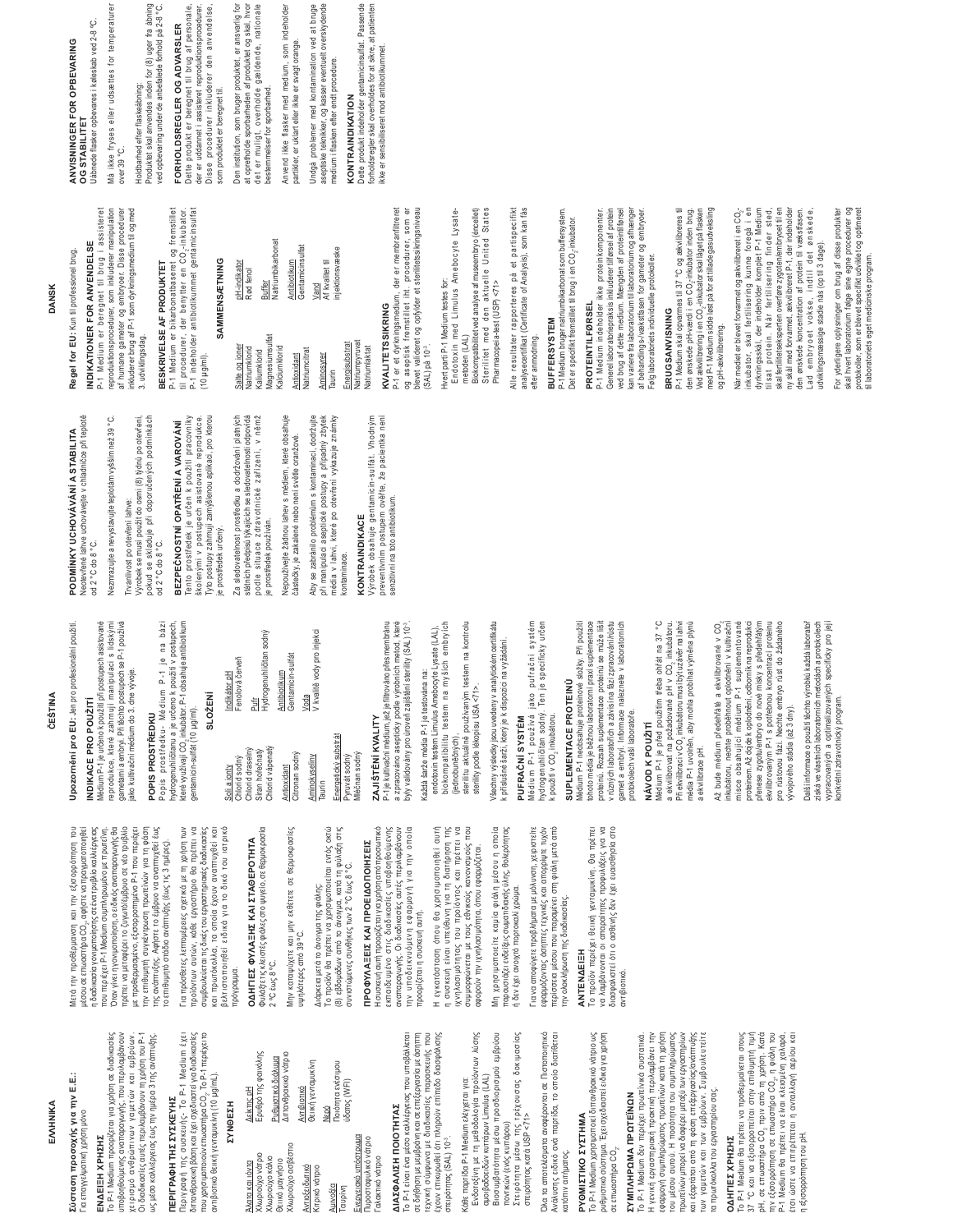### **SUOMI**

### **EU-varoitus:** Vain ammattikäyttöön

### **KÄYTTÖAIHE**

P-1 Medium on tarkoitettu käytettäväksi avusteisissa lisääntymismenetelmissä, joihin liittyy ihmisen gameettien ja alkioiden manipulaatiota. Näihin menetelmiin kuuluu P-1-liuoksen käyttö elatusaineena kehityksen 3. päivään saakka.

### **VÄLINEEN KUVAUS**

Välineen kuvaus – P-1-liuos on bikarbonaattipohjainen liuos, ja se on tarkoitettu menetelmiin, joissa käytetään  $\mathrm{CO}_2$ -lämpökaappia. P-1 sisältää gentamysiinisulfaattiantibioottia (10 μg/ml).

### **KOOSTUMUS**

| Suolat ja ionit<br>natriumkloridi                           | pH-indikaattori<br>fenolipuna                             |
|-------------------------------------------------------------|-----------------------------------------------------------|
| kaliumkloridi<br>magnesiumsulfaatti<br>kalsiumkloridi       | Puskuri<br>natriumbikarbonaatti                           |
| Antioksidantti<br>natriumsitraatti                          | Antibiootti<br>gentamysiinisulfaatti                      |
| Aminohapot<br>tauriini                                      | Vesi<br>injektionesteisiin<br>tarkoitetun veden laatuinen |
| Energiasubstraatti<br>natriumpyruvaatti<br>natriumlaktaatti |                                                           |

### **LAADUNVARMENNUS**

P-1 on elatusaine, joka on kalvosuodatettu ja aseptisesti käsitelty valmistusmenetelmillä, jotka on validoitu vastaamaan steriiliystasoa (SAL) 10-3.

Jokainen P-1-erä testataan seuraavilla testeillä: endotoksiini Limulus Amebocyte Lysate (LAL)

- -menetelmällä biologinen yhteensopivuus hiiren alkiomäärityksellä (yksisoluinen)
- steriiliys nykyisellä USP-steriiliystestillä <71>.

Kaikki koetulokset ilmoitetaan eräkohtaisesti analyysitodistuksessa, joka on pyynnöstä saatavissa.

### **PUSKURIJÄRJESTELMÄ**

P - 1 - liu o k s e n puskurijärjestel mänä on natriumbikarbonaatti. Puskurijärjestelmä on tarkoitettu erityisesti CO<sub>2</sub>-lämpökaappeihin.

### **PROTEIINITÄYDENNYS**

P-1-liuos ei sisällä proteiinikomponentteja. Yleinen laboratoriokäytäntö on lisätä proteiinitäydennystä tätä liuosta käytettäessä. Proteiinitäydennyksen määrä voi vaihdella laboratoriosta toiseen ja riippuu gameettien ja alkioiden käsittelyn/viljelyn vaiheesta. Noudata oman laboratorion ohjeita.

### **KÄYTTÖOHJEET**

P-1-liuos on esilämmitettävä 37 °C:seen ja tasapainotettava haluttuun pH-arvoon  $CO<sub>2</sub>$ lämpökaapissa ennen käyttöä. Kun P-1-liuosta tasapainotetaan CO<sub>2</sub>-lämpökaapissa, liuospullon korkin on oltava löysästi kiinni kaasujen vaihtumista ja pH:n tasapainottumista varten.

Kun liuos on esilämmitetty ja tasapainotettu CO<sub>2</sub>lämpökaapissa, hedelmöitymisen annetaan tapahtua viljelymaljassa, joka sisältää proteiinilla täydennettyä P-1-liuosta. Hedelmöityksen tapahduttua avusteisiin lisääntymismenetelmiin erikoistunut henkilö siirtää tsygootin/alkion uuteen maljaan, jossa on esilämmitettyä, tasapainotettua, halutun proteiinipitoisuuden sisältävää P-1-liuosta, kasvuvaihetta varten. Alkion annetaan kasvaa haluttuun kehitysasteeseen saakka (enintään 3 päivää).

Kunkin laboratorion tulee katsoa lisäohjeet näiden tuotteiden käyttöä varten omista laboratoriokäytäntö- ja protokollaohjeistaan, jotka on kehitetty ja optimoitu nimenomaan laboratorion omaa terveydenhuoltoohjelmaa varten.

### **SÄILYTYSOHJEET JA STABIILIUS** Säilytä avaamattomat pullot jääkaapissa 2–8 ºC:ssa.

Ei saa jäätyä eikä altistaa yli 39 °C:n lämpötiloille.

Kestävyys pullon avaamisen jälkeen:

Tuote tulee käyttää kahdeksan (8) viikon kuluessa pullon avaamisesta, kun sitä säilytetään suositusolosuhteissa 2–8 °C.

### **VAROTOIMET JA VAROITUKSET**

Tämä väline on tarkoitettu avusteisiin lisääntymismenetelmiin koulutetun henkilöstön käyttöön. Näihin menetelmiin kuuluu välineen käyttöaiheen mukainen tarkoitettu käyttö.

Tämän välineen käyttäjälaitoksen vastuulla on säilyttää tuotteen jäljitettävyys, ja laitoksen on noudatettava jäljitettävyyttä koskevia asianmukaisia kansallisia säännöksiä.

Älä käytä mitään elatusainepulloa, jos liuoksessa näkyy hiukkasia, se on sameaa tai se ei ole väriltään vaalean oranssia.

Käsittelyssä on käytettävä aseptista tekniikkaa kontaminaatio-ongelmien välttämiseksi. Kaikki pulloon jäänyt ylimääräinen liuos on hävitettävä toimenpiteen päätyttyä.

### **VASTA-AIHE**

Tuote sisältää gentamysiinisulfaattia. Tarkoituksenmukaisia varokeinoja tulee käyttää sen varmistamiseksi, ettei potilas ole herkistynyt kyseiselle antibiootille.

### **LATVISKI**

ES brīdinājums: tikai profesionālai lietošanai.

### **LIETOŠANAS INDIKĀCIJA**

"P-1 Medium" (P-1 barotne) paredzēta lietošanai ar palīglīdzekļiem veicamās reproduktīvās procedūrās. kuras ietver manipulācijas ar cilvēka gametām un embrijiem. Šīs procedūras ietver P-1 izmantošanu kā kultūras barotni līdz attīstības 3. dienai.

### **IERĪCES APRAKSTS**

lerīces apraksts - "P-1 Medium" pamatā ir bikarbonāts, un tā paredzēta procedūrām, kurās izmanto CO, inkubatoru. P-1 satur antibiotiku gentamicīna sulfātu (10 μg/ml).

### **SASTĀVS**

pH indikators Fenolsarkanais Buferškīdums Nātrija bikarbonāts Antibiotikas

> Gentamicīna sulfāts <u>Ūdens</u> Injekciju ūdens (WFI) kvalitāte

Enerģijas substrāti Pirovīnogskābes nātrija sāls

Nātrija laktāts

Sāļi un joni Nātrija hlorīds Kālija hlorīds Magnija sulfāts Kalcija hlorīds **Antioksidants** Nātrija citrāts Aminoskābes Taurīns

### **KVALITĀTES NODROŠINĀŠANA**

P-1 ir kultūras barotne, kas filtrēta caur membrānu un aseptiski apstrādāta saskaņā ar apstiprinātām ražošanas procedūrām, kas atbilst sterilitātes garantijas līmenim (*sterility assurance level* – *SAL*) 10-3.

Katrai P-1 partijai tiek pārbaudīts tālāk norādītais. Endotoksīni – ar *Limulus* amehocīta lizāta (LAL) metodi.

Bioloģiskā saderība - ar neles embrija pārbaudi (vienšūnas).

(moncentat).<br>Sterilitāte - ar pašreizējo ASV Farmakopejas (USP) sterilitātes testu <71>.

Visi rezultāti tiek ziņoti katrai partijai īpašā analīzes sertifikātā, kas ir pieejams pēc pieprasījuma.

### **BUFFRSISTĒMA**

Barotnei "P-1 Medium" par bufersistēmu izmanto nātrija bikarbonātu. Tā ir īpaši izstrādāta lietošanai  $CO<sub>2</sub>$ inkuhatorā

### **PROTEINU PIEDEVAS**

"P-1 Medium" nesatur proteīnu sastāvdalas. Lietojot šo barotnes materiālu, vispārpieņemtajā laboratoriju praksē tiek izmantotas proteīnu piedevas. Proteīnu piedevu daudzums var atšķirties dažādās laboratorijās un ir atkarīgs no gametu un embriju apstrādes/augšanas fāzes. Ņemiet vērā savas konkrētās laboratorijas protokolus.

### LIETOŠANAS NORĀDĪJUMI

"P-1 Medium" pirms lietošanas jāsasilda līdz 37 °C un jālīdzsvaro līdz vēlamajam pH līmenim CO<sub>2</sub> inkubatorā. Līdzsvarojot CO<sub>2</sub> inkubatorā, "P-1 Medium" pudeles aizbāznim jābūt uzliktam vaļīgi, lai ļautu noritēt gāzu apmainai un pH stabilizācijai.

Pēc barotnes iepriekšējas sasildīšanas un līdzsvarošanas CO<sub>2</sub> inkubatorā ļaujiet noritēt apaugļošanai kultūras barotnes traukā, kas satur "P-1 Medium" ar pievienotu proteīnu. Tiklīdz notikusi apaugļošanās, reproduktīvo procedūru speciālistam zigota/embrijs jāpārnes uz jaunu trauku ar iepriekš sasildītu un līdzsvarotu P-1, kas satur augšanas fāzei vēlamo proteīnu koncentrāciju. Ļaujiet embrijam augt līdz vēlamajai attīstības stadijai (līdz 3 dienām).

Papildu informācija par šo produktu lietošanu meklējama katras laboratorijas procedūru aprakstos un protokolos, kas īpaši izstrādāti un optimizēti individuālaiai medicīniskajai programmaj

### $GLAB\overline{A}\overline{S}ANASNOR\overline{A}D\overline{I}.IUMI$

**UN STABILITĀTE** Neatvērtas pudeles glabāt atdzesētas 2-8 °C temperatūrā

Nesaldēt un nepakļaut par 39 °C augstākas temperatūras iedarbībai

Izmantojamība pēc pudeles atvēršanas.

Produkts jāizlieto (8) nedēļu laikā pēc atvēršanas, ja to glabā ieteicamajos apstākļos 2-8 °C temperatūrā.

### **PIESARDZĪBAS PASĀKUMI**

**UN BRĪDINĀJUMI** 

Šī ierīce ir paredzēta lietošanai darbiniekiem, kas apguvuši ar palīglīdzekļiem veicamas reproduktīvās procedūras. Šīs procedūras ietver norādīto izmantošanu, kurai šī ierīce ir paredzēta

Par produkta izsekojamības uzturēšanu atbild šīs ierīces Türpischunden von Turpung von der Verbruchtung von der Verbruchtung von der Verbruchtung von der Verbruchtung an izsekojamību, ja tādi ir.

Nelietot nevienu pudeli ar barotni, kurā redzamas dalinas. duļķainums vai kuras saturs nav bāli oranžā krāsā.

Lai izvairītos no piesārņojuma radītām problēmām, rīkojieties aseptiskā veidā un pēc procedūras pabeigšanas likvidējiet pudelē pārpalikušo barotni.

### **KONTRINDIKĀCIJAS**

Produkts satur gentamicīna sulfātu. Lai izvairītos no paaugstinātas pacienta jutības pret antibiotiku, jāveic atbilstoši piesardzības pasākumi.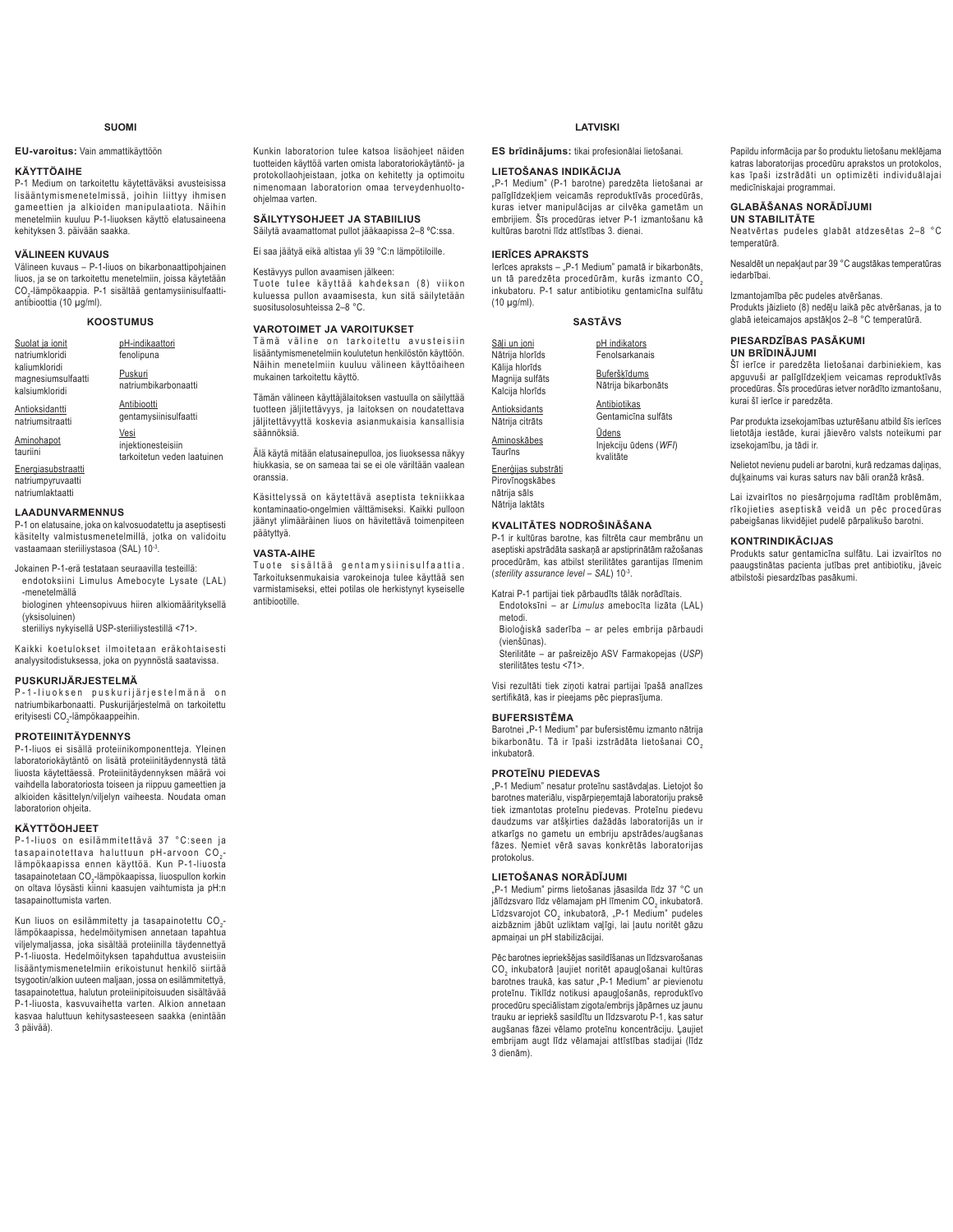### **NEDERLANDS NEDERLANDS**

Waarschuwing (EU): Alleen voor professioneel **Waarschuwing (EU):** Alleen voor professioneel gebruik.

### INDICATIE VOOR GEBRUIK **INDICATIE VOOR GEBRUIK**

P-1 Medium is bedoeld voor gebruik bij geassisteerde<br>voortplantingsprocedures waarbij gameet-<br>procedures behoorthet gebruik van P-1 als kweekmedium<br>procedures behoorthet gebruik van P-1 als kweekmedium P-1 Medium is bedoeld voor gebruik bij geassisteerde v o o r t p l a n t i n g s p r o c e d u r e s w a a r b i j g a m e e t en embryomanipulatie bij de mens plaatsvindt. Tot deze procedures behoort het gebruik van P-1 als kweekmedium tot en met dag 3 van de ontwikkeling. tot en met dag 3 van de ontwikkeling.

BESCHRUVING VAN HET HULPMIDDEL<br>P-1 Medium is gebaseerd op bicarbonaat en ontworpen<br>artibioticum gentamicinesulfaat (10 µg/m) P-1 bevat het<br>artibioticum gentamicinesulfaat (10 µg/m). P-1 Medium is gebaseerd op bicarbonaat en ontworpen **BESCHRIJVING VAN HET HULPMIDDEL**

### voor procedures met een CO2-incubator. P-1 bevat het antibioticum gentamicinesulfaat (10 μg/ml). **SAMENSTELLING**

| Natriumpyruvaat | Natriumlactaat |
|-----------------|----------------|
|                 |                |
|                 |                |
|                 |                |
|                 |                |
|                 |                |
|                 |                |
|                 |                |
|                 |                |
|                 |                |
|                 |                |
|                 |                |

### KWALITEITSBORGING **KWALITEITSBORGING**

P-1 is een kweekmedium dat membraangefilterd en op P-1 is een kweekmedium dat membraangefilterd en op aseptische wijze verwerkt is volgens productieprocedures<br>die zijn gevalideerd voor een Sterility Assurance Level<br>(SAL) van 10<sup>.3</sup>. aseptische wijze verwerkt is volgens productieprocedures die zijn gevalideerd voor een Sterility Assurance Level (SAL) van 10-3.

Elke partij P-1 Medium is getest op:

Elke partij P-1 Medium is getest op:

Endotoxine middels de Limulus Amebocyte Lysate

Endotoxine middels de Limulus Amebocyte Lysate

Biocompatibiliteit middels muisembryoassay (eencellig)

Biocompatibiliteit middels muisembry oassay (eencellig)

(LAL)-methode

(LAL)-methode

### CONTRA-INDICATIE **CONTRA-INDICATIE**

Het product bevat gentamicinesulfaat. Passende<br>voorzorgsmaatregelen dienen te worden genomen om<br>er zeker van te zijn dat de patiënt niet gevoelig is voor Het product bevat gentamicinesulfaat. Passende voorzorgsmaatregelen dienen te worden genomen om er zeker van te zijn dat de patiënt niet gevoelig is voor het antibioticum. het antibioticum.

> Steriliteit middels de huidige Amerikaanse Farmacopee Alle resultaten worden gerapporteerd op een<br>partijspecifiek analysecertificaat dat op verzoek Alle resultaten worden gerapporteerd op een Steriliteit middels de huidige Amerikaanse Farmacopee (USP) steriliteitstest <71> (USP) steriliteitstest <71>

### partijspecifiek analysecertificaat dat op verzoek beschikbaar is. beschikbaar is.

P-1 Medium maakt gebruik van natriumbicarbonaat als<br>buffersysteem. Dit product is speciaal ontwikkeld voor P-1 Medium maakt gebruik van natriumbicarbonaat als buffersysteem. Dit product is speciaal ontwikkeld voor gebruik in een CO<sub>2</sub>-incubator. gebruik in een CO<sub>2</sub>-incubator. **BUFFERSYSTEEM BUFFERSYSTEEM**

## TOEVOEGING VAN EIWITTEN **TOEVOEGING VAN EIWITTEN**

P-1 Medium bevat geen eiwitcomponenten. Algemene laboratoriumpraktijken omvatten toevoeging van eiwitten<br>bij gebruik van dit medium. De hoeveelheid toegevoegde laboratoriumpraktijken omvatten toevoeging van eiwitten bij gebruik van dit medium. De hoeveelheid toegevoegde eiwitten kan per laboratorium verschillen en is afhankelijk eiwitten kan per laboratorium verschillen en is afhankelijk van de bewerkings-/groeifase van de gameten en<br>embryo's. Raadpleeg de protocollen van uw individuele van de bewerkings-/groeifase van de gameten en embryo's. Raadpleeg de protocollen van uw individuele P-1 Medium bevat geen eiwitcomponenten. Algemene laboratorium. aboratorium.

### **GEBRUIKSAANWIJZING GEBRUIKSAANWIJZING**

P-1 Medium moet vóór gebruik in een CO<sub>2</sub>-incubator<br>worden opgewarmd tot 37 °C en geëquilibreerd tot de<br>gewenste pH. Bij equilibratie in een CO<sub>2</sub>-incubator moet P-1 Medium moet vóór gebruik in een CO<sub>2</sub>-incubator worden opgewarmd tot 37 °C en geëquilibreerd tot de gewenste pH. Bij equilibratie in een CO2-incubator moet de dop van de fles met P-1 Medium iets worden losgedraaid zodat gas kan ontsnappen en pH-equilibratie de dop van de fles met P-1 Medium iets worden losgedraaid zodat gas kan ontsnappen en pH-equilibratie kan plaatsvinden. kan plaatsvinden.

en geëquilibreerd is, laat u de bevruchting plaatswinden<br>ein een peritschaal met P-1 Medium aargevuld met<br>ein een peritschaal met P-1 Medium aargevuld met<br>voortplantingsspecialisthetzygood/embyo.overnaar een<br>deuve eschaal Nadat het medium in een CO<sub>2</sub>-incubator voorverwarmd Nadat het medium in een CO2-incubator voorverwarmd en geëquilibreerd is, laat u de bevruchting plaatsvinden in een petrischaal met P-1 Medium aangevuld met ei witten. Na de bevruchting brengt de voortplantingsspecialist het zygoot/embryo over naar een nieuwe schaal met voorverwarmd, geëquilibreerd P-1 dat de gewenste eiwitconcentratie voor de groeifase bevat. Laat het embryo groeien tot het gewenste ontwikkelingsstadium (maximaal 3 dagen). ontwikkelingsstadium (maximaal 3 dagen).

i ustalenie pH.

ustalenie pH. W przypadku

Voor aanvullende informatie over het gebruik van deze<br>producten dienen alle laboratoria hun eigen<br>laboratoriumprocedures en -protocollen te raadplegen Voor aanvullende informatie over het gebruik van deze producten dienen alle laboratoria hun eigen laboratoriumprocedures en -protocollen te raadplegen die speciaal zijn ontwikkeld en geoptimaliseerd voor uw die speciaal zijn ontwikkeld en geoptimaliseerd voor uw individueel medisch programma. ndividueel medisch programma.

## BEWAARINSTRUCTIES EN STABILITEIT **BEWAARINSTRUCTIES EN STABILITEIT**

Bewaar de ongeopende flessen gekoeld bij 2 °C tot 8 °C. Niet invriezen of blootstellen aan temperaturen hoger Bewaar de ongeopende flessen gekoeld bij 2 °C tot 8 °C. Niet invriezen of blootstellen aan temperaturen hoger<br>dan 39 °C.

dan 39 °C.

Het product kan versuus result van die speel openen worden gebruikt, het bewede tot is die aanbevolen temperatuur van 2 °C.<br>Intis bewede tan is die aanbevolen temperatuur van 2 °C.<br>tot 8 °C. Het product kan tot 8 weken na openen worden gebruikt, mits bewaard bij de aanbevolen temperatuur van 2 °C evensduur na openen van de fles: Levensduur na openen van de fles:

## **VOORZORGSMAATREGELEN VOORZORGSMAATREGELEN**

siarczanu gentamycyny (10 μg/ml).

siarczanu gentamycyny (10 µg/ml).

CO<sub>2</sub>. Pożywka P-1 zawiera antybiotyk w postaci

8KŁAD

Wskaźnik pH Czerwień fenolowa <u>Bufor</u><br>Wodorowęglan sodu Wodorowęglan sodu Antybiotyk<br>Siarczan gentamycyny Siarczan gentamycyny <u>Woda</u><br>Woda o jakości WFI Woda o jakości WFI

Wskaźnik pH<br>Czerwień fenolowa

## EN WAARSCHUWINGEN **EN WAARSCHUWINGEN**

Dit hulpmiddel is bedoeld voor gebruik door personeel<br>datopgeleid is in geassisteerde voortplantingsprocedures.<br>Tot deze procedures behoort het gebruik waarvoor dit Dit hulpmiddel is bedoeld voor gebruik door personeel dat opgeleid is in geassisteerde voortplantingsprocedures. Tot deze procedures behoort het gebruik waarvoor dit hulpmiddel bedoeld is. hulpmiddel bedoeld is.

Sole i jony<br>Chlorek sodu<br>Chlorek potasu Chlorek sodu Chlorek potasu Siarczan magnezu Chlorek wapnia Antyoksydant Cytrynian sodu **Aminokwasy** Aminokwasy<br>Tauryna Substrat energetyczny Pirogronian sodu Mleczan sodu

Siarczan magnezu<br>Chlorek wapnia

Antyoksydant<br>Cytrynian sodu

van het product en moet, waar van toepassing, voldoen<br>aan de nationale voorschriften met betrekking tot De instelling waarin dit hulpmiddel wordt gebruikt, is De instelling waarin dit hulpmiddel wordt gebruikt, is verantwoordelijk voor het behoud van de traceerbaarheid verantwoordelijk voor het behoud van de traceerbaarheid van het product en moet, waar van toepassing, voldoen aan de nationale voorschriften met betrekking tot traceerbaarheid. traceerbaarheid.

Gebruik geen flessen met medium dat (vaste) deeltjes Gebruik geen flessen met medium dat (vaste) deeltjes bevat, troebel is of niet lichtoranje van kleur is. bevat, troebel is of niet lichtoranje van kleur is.

Substrat energetyczny<br>Pirogronian sodu

Mleczan sodu

Gebruik aseptische technieken om besmettingsproblemen Gebruik aseptische technieken om besmettingsproblemen te voorkomen en voer extra medium dat na openen te voorkomen en voer extra medium dat na openen tekenen van besmetting vertoont af. tekenen van besmetting vertoont af.

**=\$3(:1,\$1,(-\$.2ĝ&,**

ZAPEWNIANIE JAKOŚCI

Pożywka P-1 to pożywka hodowlana filtrowana membranowo i przetwarzana aseptycznie zgodnie z procedurami wytwarzania, które zostały zweryfikowane w celu osiągnięcia bezpiecznego poziomu zapewniania

Pożywka P-1 to pożywka hodowlana filtrowana<br>membranowo i przetwarzana aseptycznie zgodnie

z procedurami wytwarzania, które zostały zweryfikowane w celu osiągnięcia bezpiecznego poziomu zapewniania<br>sterylności (SAL) wynoszącego 10° Każda seria pożywki P-1 Medium jest testowana Endotoksyn metoda Limulus Amebocyte Lysate (LAL) Zgodności biologicznej w badaniu na zarodku mysim Sterylności, zgodnie z najnowszym badaniem Wszystkie wyniki są notowane na swoistym dla danej

sterylności (SAL) wynoszące go 10<sup>-3</sup>.

Każda seria pożywki P-1 Medium jest testowana

Endotoksyn metodą Limulus Amebocyte Lysate (LAL) Zgodności biologicznej w badaniu na zarodku mysim

(jednokomórkowym)

(jednoko mórkowym)

Sterylności, zgodnie z najnowszym badaniem sterylności wg Farmakopei Amerykańskiej (USP) <71> Wszystkie wyniki są notowane na swoistym dla danej serii Świadectwie analizy, które jest dostępne na żądanie.

sterylności wg Farmakopei Amerykańskiej (USP) <71> serii Swiadectwie analizy, które jest dostępne na żądanie

pod kątem:

Uwaga obowiązująca w UE: Wyłącznie do użytku **Uwaga obowiązująca w UE:** Wyłącznie do użytku profesjonalnego profesjonalnego

### **PRZEZNACZENIE PRZEZNACZENIE**

Pożywka P-1 Medium jest przeznaczona do użytku<br>w procedurach wspomaganego rozrodu, które obejmują<br>manipulacje ludzką gametą i zarodkiem. Procedury te Pożywka P-1 Medium jest przeznaczona do użytku w procedurach wspomaganego rozrodu, które obejmują

manipulacje ludzką gametą i zarodkiem. Procedury te obejmują zastosowanie produktu P-1 jako pożywki obejmują zastosowanie produktu P-1 jako pożywki

hodowlanej do 3. dnia rozwoju. **OPIS WYROBU**

**OPIS WYROBU** 

hodowlanej do 3. dnia rozwoju.

Opis wyrobu — Pożywka P-1 Medium na bazie wodorowęglanu jest przeznaczona do procedur, w których wykorzystywany jest inkubator z atmosferą  $\mathsf{CO}_{2^\star}$  Pożywka P-1 zawiera antybiotyk w postaci

Opis wyrobu — Pożywka P-1 Medium na bazie<br>wodorowęglanu jest przeznaczona do procedur,<br>w których wykorzystywany jest inkubator z atmosferą

### PRZECHOWYWANIA I STABILNOŚCI PRZECHOWYWANIA I STABILNOŚCI INSTRUKCJE DOTYCZĄCE **INSTRUKCJE DOTYCZĄCE**

Nieotwarte butelki przechowywać w chłodziarce<br>w temperaturze od 2 do 8°C. Nieotwarte butelki przechowywać w chłodziarce w temperaturze od 2 do 8°C.

wyższej niż 39°C. wyższej niż 39°C.

otwarcia, gdy jest przechowywany w zalecanych<br>warunkach, w temperaturze od 2 do 8°C. warunkach, w temperaturze od 2 do 8°C. Trwałość po otwarciu butelki: Trwałość po otwarciu butelki:

### Wyrób ten jest przeznaczony do użytku przez personel przeszkolony w procedurach wspomaganego rozrodu.<br>Procedury te obejmują sposób wykorzystania wyrobu przeszkolony w procedurach wspomaganego rozrodu. Procedury te obejmują sposób wykorzystania wyrobu Wyrób ten jest przeznaczony do użytku przez personel ŚRODKI OSTROŻNOŚCI I OSTRZEŻENIA ŚRODKI OSTROŻNOŚCI I OSTRZEŻENIA

Ośrodek użytkownika, w którym stosowany jest ten wyrób, odpowiada za zachowanie identyfikowalności stepować zgodnie z krajowymi zgodnie z jego przeznaczeniem. zgodnie z jego przeznaczeniem.

Nie używać żadnej butelki z pożywką, w której<br>widoczne są cząstki stałe, zmętnienie lub która nie ma Nie używać żadnej butelki z pożywką, w której widoczne są cząstki stałe, zmętnienie lub która nie ma one zastosowanie. one zastosowanie.

Produkt zawiera siarczan gentamycyny. Należy<br>zastosować odpowiednie środki ostrożności w celu<br>odzaju amybiotyk,<br>rodzaju amybiotyk, Produkt zawiera siarczan gentamycyny. Należy zastosować odpowiednie środki ostrożności w celu upewnienia się, że pacjentka nie jest uczulona na tego rodzaju antybiotyk.

w inkubatorze z atmosferą CO<sub>2</sub> umożliwić zapłodnienie<br>w naczyniu hodowlanym, które zawiera pożywkę P-1 wstępnym ogrzaniu i zrównoważeniu pożywki 3 R ZVEDDVM Ogrzaniu i zrównoważeniu pożywki w inkubatorze z atmosferą CO<sub>2</sub> umożliwić zapłodnienie

nowego naczynia z wcześniej ogrzaną i zrównoważoną<br>pożywką P-1 zawierającą białko w żądanym stężeniu w naczyniu hodowlanym, które zawiera pożywkę P-1 Medium z dodatkiem białka. Po zapłodnieniu specjalista Vledium z dodatkiem białka. Po zapłodnieniu specjalista ds. rozrodczości powinien przenieść zygotę/zarodek do ds. rozrodczości powinien przenieść zygotę/zarodek do prosawomoma z wcześniej ogrzaną i zrównoważoną sożywką P-1 zawierającą białko w żądanym stężeniu wymaganym dla fazy wzrostu. Umożliwić wzrost zarodka wymaganym dla fazy wzrostu. Umożliwić wzrost zarodka do żądanego stadium rozwojowego (do 3 dni). do żądanego stadium rozwojowego (do 3 dni).

Szczegółowe informacje o wykorzystaniu tych produktów Szczegółowe informacje o wykorzystaniu tych produktów należy zweryfikować w wewnętrznych procedurach oraz należy zwe ryfikować w wewnętrznych procedurach oraz protokołach laboratorium, które opracowano orotokołach laboratorium, które opracowano zoptymalizowano pod kątem poszczególnych zoptymalizowano pod kątem poszczególnych programów medycznych. programów medycznych.

Nie zamrażać i nie poddawać oddziaływaniu temperatury Nie zamrażać i nie poddawać oddziaływaniu temperatury Produkt należy zużyć w ciągu ośmiu (8) tygodni od Produkt należy zużyć w ciągu ośmiu (8) tygodni od otwarcia, gdy jest przechowywany w zalecanych Ośrodek użytkownika, w którym stosowany jest ten<br>wyrób, odpowiada za zachowane identyfikowalności<br>wyrób, odpowiada za zachowane identyfikowalności<br>przepisami dotyczącymi identyfikowalności, jeśli mają orzepisami dotyczącymi identyfikowalności, jeśli mają

bladopomarańczowego koloru. plado pomarańczowego koloru. Aby uniknąć problemów z zanieczyszczeniem, należy<br>postępować z produktem, stosując techniki aseptyczne, Aby uniknąć problemów z zanieczyszczeniem, należy oostępować z produktem, stosując techniki aseptyczne, i utylizować nadmiar pożywki pozostający w butelce utylizować nadmiar pożywki pozostający w butelce po zakończeniu procedury. o zakończeniu procedury.

### **PRZECIWWSKAZANIE PRZECIWWSKAZANIE**

**SYSTEM BUFORA**

**SYSTEM BUFORA** 

z atmosferą CO $_{2}$ . DODAWANIE BIAŁKA

z atmosfera CO<sub>2</sub>

DODAWANIE BIAŁKA

Pożywka P-1 Medium nie zawiera składników białkowych. Ogólna praktyka laboratoryjna uwzględnia dodawanie białka podczas stosowania tej pożywki. Ilość dodatku białkowego może różnić się między laboratoriami i zależy od fazy przetwarzania/wzrostu gamet i zarodków. Należy zapoznać się ze stosowanymi protokołami

Pożywka P-1 Medium nie zawiera składników białkowych

Ogólna praktyka laboratoryjna uwzględnia dodawanie białka podczás stosowania tej pożywki. Ilość dodatku białkowego może różnić się między laboratoriami i zależy odfazyprzetwarzania/wzrostugametizarodków.Należy<br>zapoznać się ze stosowanymi protokołami

laboratoryjnymi. **INSTRUKCJA UŻYCIA** 

laboratoryjnymi.

INSTRUKCJA UŻYCIA

Przed użyciem ogrzać pożywkę P-1 Medium do temperatury 37°C i zrównoważyć do żądanego pH, umieszczając ją w inkubatorze z atmosferą CO<sub>2</sub>. W przypadku równoważenia w inkubatorze z atmosferą CO<sub>2</sub> zakrętka butelki z pożywką P-1 Medium powinna być lekko odkręcona, umożliwiając wymianę gazów

Przed użyciem ogrzać pożywkę P-1 Medium do<br>temperatury 37°C i zrównoważyć do żądanego pH,<br>umieszczając ją w inkubatorze z atmosferą CO<sub>z</sub>.

równoważenia w inkubatorze z atmosferą CO<sub>2</sub> zakrętka butelki z pożywką P-1 Medium powinna<br>być lekko odkręcona, umożliwiając wymianę gazów

W pożywce P-1 Medium jako system buforowania wykorzystywany jest wodorowęglan sodu. Produkt jest przeznaczony specjalnie do użytku w inkubatorach

W pożywce P-1 Medium jako system buforowania wykorzystywany jest wodorowęglan sodu. Produkt jest<br>przeznaczony specjalnie do użytku w inkubatorach

## **520Æ1Ă**

## Avertizare UE: Numai pentru uz profesional **Avertizare UE:** Numai pentru uz profesional

### <sup>2</sup>-1 Medium se utilizează în proceduri de reproducere P-1 Medium se utilizează în proceduri de reproducere INDICATIE DE UTILIZARE **NDICATIE DE UTILIZARE**

asistată care includ manipularea gameților<br>și a embrionului de origine umană. Aceste proceduri asistată care includ manipularea gameților

### includ utilizarea P-1 ca mediu de cultură până în ziua 3 includ utilizarea P-1 ca mediu de cultură până în ziua 3 de dezvoltare. de dezvoltare.

și a embrionului de origine umană. Aceste proceduri

DESCRIEREA DISPOZITIVULU **DESCRIEREA DISPOZITIVULUI**

Descrierea dispozitivului - P-1 Medium este bazat pe<br>Descrierea dispozitivului - P-1 Medium este bazat pe<br>bicarbonat și este proiectat pentru proceduri care Descrierea dispozitivului - P-1 Medium este bazat pe bicarbonat și este proiectat pentru proceduri care utilizează un incubator cu CO<sub>2</sub>, P-1 conține antibioticul<br>sulfat de gentamicină (10 µg/m), utilizează un incubator cu CO<sub>2</sub>. P-1 conține antibioticul sulfat de gentamicină (10 µg/ml).

### **),܉,=2032&**COMPOZIȚIE

| ndicator pH    | Roșu de fenol    | Bicarbonat de sodiu<br>Solutie tampon                         | Sulfat de gentamicină<br>Antibiotic | Calitate WFI (water for<br>iningtion) Innă atorilă<br>Apă |
|----------------|------------------|---------------------------------------------------------------|-------------------------------------|-----------------------------------------------------------|
| Săruri și ioni | Clorură de sodiu | Sulfat de magneziu<br>Clorură de potasiu<br>Clorură de calciu | Citrat de sodiu<br>Antioxidant      | Aminoacizi<br>Taurină                                     |

injection) [apă sterilă<br>pentru injecții] injection) [apă sterilă pentru injecții] Substrat energetic<br>Piruvat de sodiu Substrat energetic Piruvat de sodiu Lactat de sodiu Lactat de sodiu

și prelucrat aseptic conform unui proces de fabricație<br>validat pentru a respecta un nivel de asigurare a sterilității<br>(SAL) de 10<sup>.3</sup>. ASIGURAREA CALITĂȚII<br>P-1 ieste un mediu de cultură filtrat prin membrană P-1 ieste un mediu de cultură filtrat prin membrană și prelucrat aseptic conform unui proces de fabricație validat pentru a respecta un nivel de asigurare a sterilității ASIGURAREA CALITĂȚII

Fiecare lot de P-1 Medium este testat pentru Fiecare lot de P-1 Medium este testat pentru (SAL) de 10-3.

endotoxina prin metoda Limulus Amebocyte endotoxina prin metoda Limulus Amebocyte Lysate (LAL) a i se depista: Lysate (LAL) a i se depista:

biocompatibilitatea prin analiza embrionului de șoarece biocompatibilitatea prin analiza embrionului de șoarece (o celulă)

Sterilitatea prin testul de sterilitate actual prevăzut Sterilitatea prin testul de sterilitate actual prevăzu de Farmacopeea Americană <71> de Farmacopeea Americană <71>

Toate rezultatele se înregistrează într-un Certificat de analiză separat pentru fiecare lot, care se eliberează<br>la cerere. de analiză separat pentru fiecare lot, care se eliberează Toate rezultatele se înregistrează într-un Certificat

### **SISTEM TAMPON SISTEM TAMPON**

P-1 Medium utilizează bicarbonat de sodiu ca sistem<br>de tamponare. Acesta este conceput special pentru<br>utilizare într-un incubator cu CO<sub>.</sub>, 2-1 Medium utilizează bicarbonat de sodiu ca sistem de tamponare. Acesta este conceput special pentru

### SUPLIMENTARE CU PROTEINE **SUPLIMENTARE CU PROTEINE** utilizare într-un incubator cu  $CO_2$ .

suplimentate poate varia de la un laborator la altul<br>și depinde de faza de procesare/creștere a gameților și<br>a embrionilor. Consultați protocoalele individuale ale P-1 Medium nu conține componente proteice. Practica P-1 Medium nu conține componente proteice. Practica generală de laborator include suplimentarea cu proteine generală de laborator include suplimentarea cu proteine la utilizarea acestui mediu. Cantitatea de proteine suplimentate poate varia de la un laborator la altul și depinde de faza de procesare/creștere a gameților și a embrionilor. Consultați protocoalele individuale ale la utilizarea acestui mediu. Cantitatea de proteine laboratorului dumneavoastră. laboratorului dumneavoastră.

## INSTRUCTIUNI DE UTILIZARE **)\$5=87,/,)',81,܉&,16758**

iorit înfrum incubator cu CO<sub>2</sub> înantea de folgire.<br>La echilibrarea înfrum incubator cu CO<sub>2</sub> înante de folgire.<br>La echilibrarea înfrum incubator cu CO<sub>2</sub>, îfaconul cu P-1<br>Medium trebuie închis fără etanșare pentru a permi P-1 Medium trebuie încălzit la 37 °C și echilibrat la pH-ul P-1 Medium trebuie încălzit la 37 °C și echilibrat la pH-ul dorit într-un incubator cu CO<sub>2</sub> înainte de folosire. La echilibrarea într-un incubator cu CO2, flaconul cu P-1 Medium trebuie închis fără etanșare pentru a permite schimbul de gaz și echilibrarea pH-ului. schimbul de gaz și echilibrarea pH-ului.

incubator cu CO<sub>2</sub>, lăsați să se producă fertilizarea într-un<br>vas de cultură care conține P-1 Medium suplimentat cu<br>proteină. După ce se produce fertilizarea, specialistul în vas nou cu P-1 preîncălzit și echilibrat, conținând<br>concentrația dorită de proteină pentru faza de creștere. După ce mediul a fost preîncălzit și echilibrat într-un După ce mediul a fost preîncălzit și echilibrat într-un incubator cu CO<sub>2</sub>, lăsați să se producă fertilizarea într-un vas de cultură care conține P-1 Medium suplimentat cu proteină. După ce se produce fertilizarea, specialistul în reproducere trebuie să transfere zigotul/embrionul într-un reproducere trebuie să transfere zigotul/embrionul într-un vas nou cu P-1 preîncălzit și echilibrat, conținând concentrația dorită de proteină pentru faza de creștere. Lăsați embrionul să crească până la stadiul de dezvoltare Lăsați embrionul să crească până la stadiul de dezvoltare dorit (până la 3 zile). dorit (până la 3 zile).

produse, fiecare laborator trebuie să își consulte propriile<br>proceduri și protocoale de laborator, care au fost Pentru detalii suplimentare privind folosirea acestor produse, fiecare laborator trebuie să își consulte propriile proceduri și protocoale de laborator, care au fost elaborate și optimizate special pentru programul dvs. detalii suplimentare privind folosirea acestor elaborate și optimizate special pentru programul dvs medical individual. medical individual.

## INSTRUCȚIUNI PENTRU PĂSTRARE **INSTRUCȚIUNI PENTRU PĂSTRARE**

Pästrați flacoanele nedeschise refrigerate Pästrați flacoanele nedeschise refrigerate la o temperatură între 2 °C și 8 °C. la o temperatură între 2 °C și 8 °C. SI STABILITATE **),67\$%,/,7\$7܇**

Nu congelați și nu expuneți la temperaturi mai mari Nu congelați și nu expuneți la temperaturi mai mari de 39 °C.

Produsul se utilizează în cel mult opt (8) săptămâni<br>de la deschidere dacă este păstrat în conditiile Produsul se utilizează în cel mult opt (8) săptămâni de la deschidere dacă este păstrat în condițiile Valabilitate du pă deschiderea flaconului: Valabilitate după deschiderea flaconului:

### recomandate, și anume între 2 °C și 8 °C. recomandate, și anume între 2 °C și 8 °C. PRECAUȚII ȘI AVERTISMENTE **)17)57,60),\$9܇,,܉\$8&)35**

Acest dispozitiv este conceput pentru a fi utilizat de către<br>personal instruit în procedurile de reproducere asistată. Acest dispozitiv este conceput pentru a fi utilizat de către personal instruit în procedurile de reproducere asistată. Aceste proceduri includ întrebuințarea pentru care este Aceste proceduri includ întrebuințarea pentru care este conceput acest dispozitiv. conceput acest dispozitiv.

pentru menținerea trasabilității produsului și trebuie să<br>respecte normele naționale referitoare la trasabilitate, Instituția care utilizează acest dispozitiv este responsabilă Instituția care utilizează acest dispozitiv este responsabilă pentru menținerea trasabilității produsului și trebuie să respecte normele naționale referitoare la trasabilitate, când este cazul. când este cazul.

Nu utilizați niciun flacon cu mediu care prezintă urme de Nu utilizați niciun flacon cu mediu care prezintă urme de particule în suspensie, care este tulbure sau care nu are particule în suspensie, care este tulbure sau care nu are culoarea oranj palid. culoarea oranj palid. Pentru a evita problemele de contaminare, folositi tehnici Pentru a evita problemele de contaminare, folosiți tehnici aseptice și aruncați excesul de mediu care rămâne aseptice și aruncați excesul de mediu care rămâne în flacon după ce procedura a fost încheiată. în flacon după ce procedura a fost încheiată.

### **CONTRAINDICATII** CONTRAINDICATII

Produsul conține sulfat de gentamicină. Trebuie luate<br>măsurile de precauție adecvate pentru a vă asigura<br>că pacientul nu este alergic la antibicitc. Produsul conține sulfat de gentamicină. Trebuie luate măsurile de precauție adecvate pentru a vă asigura că pacientul nu este alergic la antibiotic.

°

**POLSKI**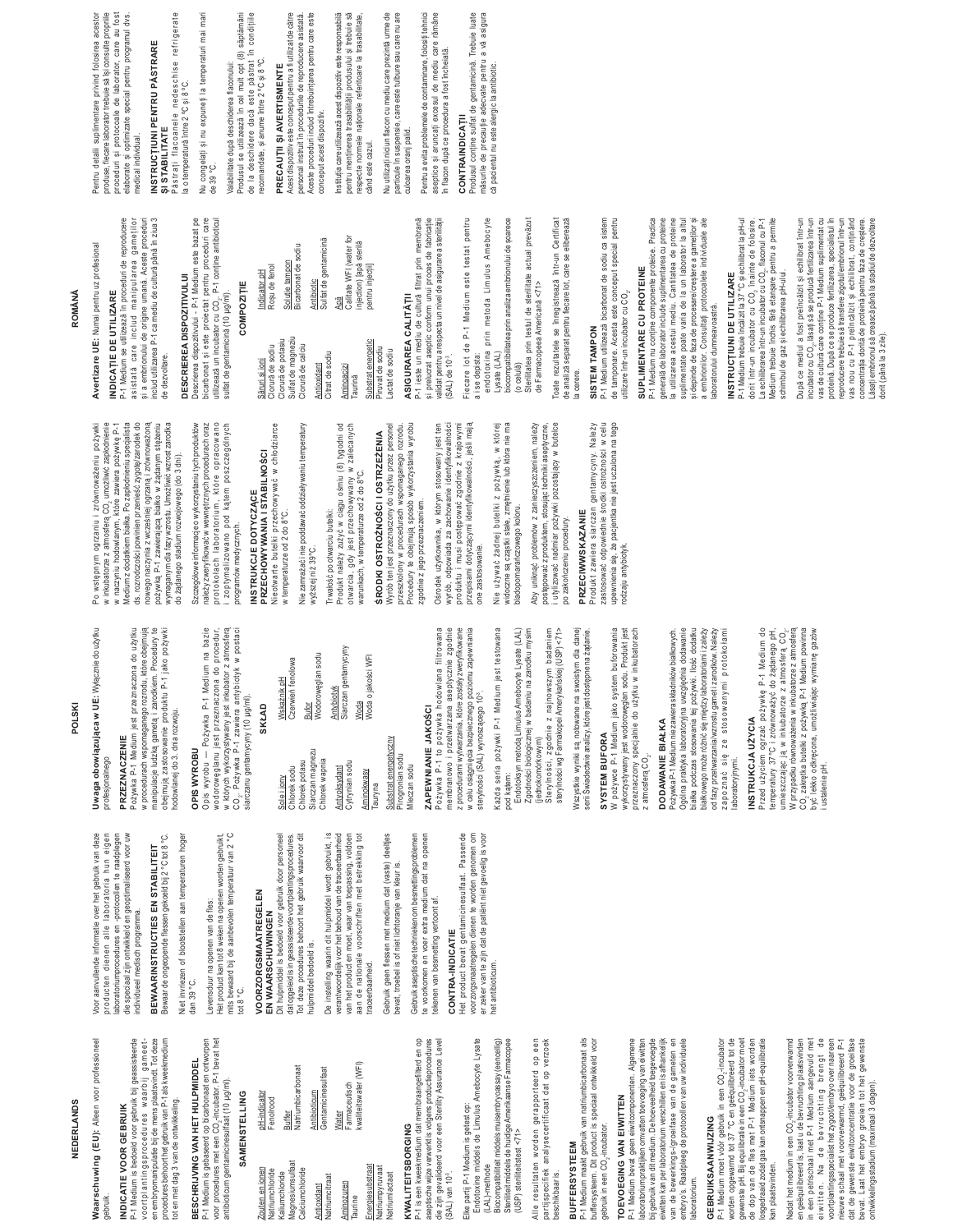### **SVENSKA**

### **EU – Obs!** Endast för professionellt bruk

### **INDIKATIONER**

P-1-mediet är avsett för användning vid procedurer för assisterad befruktning som inkluderar manipulering av humana gameter och embryon. Dessa procedurer innefattar användning av P-1 som odlingsmedium t.o.m. utvecklingsdag 3.

### **PRODUKTBESKRIVNING**

Produktbeskrivning – P-1-mediet är baserat på<br>bikarbonat och framtaget för procedurer i vilka en CO<sub>2</sub>inkubator används. P-1 innehåller antibiotikat gentamicinsulfat (10 μg/ml).

### **SAMMANSÄTTNING**

| Salter och joner                                 | pH-indikator                 |
|--------------------------------------------------|------------------------------|
| Natriumklorid                                    | Fenolrött                    |
| Kaliumklorid<br>Magnesiumsulfat<br>Kalciumklorid | Buffert<br>Natriumbikarbonat |
| Antioxidant                                      | Antibiotikum                 |
| Natriumcitrat                                    | Gentamicinsulfat             |
| Aminosyror                                       | Vatten                       |
| Taurin                                           | Vatten för injektion (WFI)   |

**Energisubstrat** Natriumpyruvat Natriumlaktat

### **KVALITETSSÄKRING**

P-1 är ett odlingsmedium som är membranfiltrerat och aseptiskt bearbetat enligt tillverkningsförfaranden som har validerats för att uppfylla en sterilitetsnivå (SAL, Sterility Assurance Level) på 10-3.

Varje lot P-1-medium testas med avseende på: endotoxin, med användning av LAL-metod (Limulus Amebocyte Lysate)

 biokompatibilitet, med användning av analys av musembryo (en cell)

 sterilitet, med användning av aktuellt USPsterilitetstest <71>

Alla resultat rapporteras på ett lotspecifikt analyscertifikat (Certificate of Analysis) som kan fås på begäran.

### **BUFFERTSYSTEM**

I P-1-mediet används natriumbikarbonat som buffertsystem. Denna produkt är särskilt framtagen för användning i en CO<sub>2</sub>-inkubator.

### **PROTEINTILLSATS**

P-1-mediet innehåller inga proteinkomponenter. Bland allmänna laboratorieförfaranden ingår tillsats av protein vid användning av detta medium. Mängden protein som tillsätts kan variera från laboratorium till laboratorium och är beroende av gameternas och embryonas bearbetnings-/tillväxtfas. Konsultera era individuella laboratorieprotokoll.

### **BRUKSANVISNING**

P-1-mediet ska värmas till 37 °C och ekvilibreras till önskat pH i en CO<sub>2</sub>-inkubator före användning.<br>När flaskan med P-1-medium ekvilibreras i en CO<sub>2</sub>inkubator ska locket vara löst påsatt, så att gasutbyte och pH-ekvilibrering kan ske.

Efter att mediet förvärmts och ekvilibrerats i en CO<sub>2</sub>inkubator utförs fertilisering i en odlingsskål som innehåller P-1-medium med proteintillsats. När fertilisering skett ska reproduktionsspecialisten överföra zygoten/embryot till en ny skål med förvärmd, ekvilibrerad P-1 som innehåller önskad koncentration protein för tillväxtfasen. Låt embryot växa till önskat utvecklingsstadium (upp till 3 dagar).

För ytterligare information om användning av dessa produkter bör varje laboratorium konsultera sina egna laboratorieförfaranden och -protokoll som utvecklats och optimerats särskilt för det egna medicinska programmet.

### **FÖRVARINGSANVISNINGAR OCH HÅLLBARHET**

Oöppnade flaskor ska förvaras i kylskåp vid 2–8 ºC. Får ej frysas eller exponeras för temperaturer över 39 °C.

### Hållbarhet efter att flaskan har öppnats:

Produkten ska användas inom åtta (8) veckor efter öppnandet vid förvaring i rekommenderad temperatur,  $2-8$  °C.

### **FÖRSIKTIGHETSÅTGÄRDER OCH VARNINGAR**

Denna produkt är avsedd att användas av personal med utbildning i procedurer för assisterad befruktning. Dessa procedurer innefattar den avsedda tillämpning som denna produkt är avsedd för.

Den institution där denna produkt används ansvarar för att upprätthålla produktens spårbarhet och måste följa nationella förordningar avseende spårbarhet där så är tillämpligt.

Använd inga flaskor med medium som innehåller partiklar, är grumliga eller som inte är ljust orangefärgade.

För att undvika problem med kontamination ska hantering ske med aseptisk teknik och eventuellt oanvänt medium som finns kvar i flaskan kasseras efter avslutad procedur.

### **KONTRAINDIKATIONER**

Produkten innehåller gentamicinsulfat. Adekvata försiktighetsåtgärder ska vidtas för att säkerställa att patienten inte är allergisk mot detta antibiotikum.

### **EESTI KEEL**

**ELi hoiatus:** üksnes kutsealaseks kasutamiseks

### **NÄIDUSTUS KASUTAMISEKS**

P-1 Medium on mõeldud kasutamiseks abistatud viljastamisprotseduurides, mille raames tehakse inimese suguraku ja embrüo manipulatsiooni. Nende protseduuride hulka on arvatud P-1 kasutamine söötmena kuni 3. arengupäeva lõpuni.

### **SEADME KIRJELDUS**

Seadme kirjeldus – P-1 Medium on vesinikkarbonaadi põhine ja on mõeldud protseduurideks, kus kasutatakse  $\mathtt{CO}_2$  inkubaatorit. P-1 sisaldab antibiootikumi gentamitsiinsulfaat (10 μg/ml).

### **KOOSTIS**

| Soolad ja ioonid                                       | pH-indikaator                      |
|--------------------------------------------------------|------------------------------------|
| Naatriumkloriid                                        | Fenoolpunane                       |
| Kaaliumkloriid<br>Magneesiumsulfaat<br>Kaltsiumkloriid | Puhver<br>Naatriumvesinikkarbonaat |
| Antioksüdant                                           | Antibiootikum                      |
| Naatriumtsitraat                                       | Gentamitsiinsulfaat                |
| Aminohapped                                            | Vesi                               |
| Tauriin                                                | WFI kvaliteet                      |
|                                                        |                                    |

Energia substraat Naatriumpüruvaat Naatriumlaktaat

### **KVALITEEDI TAGAMINE**

P-1 on kultuurisööde, mis on aseptiliselt töödeldud tootmisprotsessidega, mis on valideeritud vastama steriilsuse tagamise tasemele (SAL) 10-3.

Igat P-1 Mediumi partiid on testitud järgmise suhtes: endotoksiini määramine limuluse amöbotsüüdi lüsaadi (LAL) meetodil;

bioühilduvus hiire embrüo analüüsiga (üherakuline); steriilsus kehtiva USP steriilsustestiga <71>.

Kõik tulemused on avaldatud konkreetset partiid puudutavas analüüsisertifikaadis, mida võite soovi korral taotleda.

### **PUHVERSÜSTEEM**

P-1 Medium kasutab puhverdussüsteemina naatriumvesinikkarbonaati. See on spetsiaalselt loodud  $\mathsf{CO}_2$  inkubaatoris kasutamiseks.

### **VALGU LISAMINE**

P-1 Medium ei sisalda valgulisi koostisosi. Laborite üldises praktikas on selle söötme kasutamisel ette nähtud valgu lisamine. Valgulisandite hulk võib laborites erineda ning see oleneb sugurakkude ja embrüote töötlemise/ kasvatamise faasist. Juhinduge oma labori protokollidest.

### **KASUTUSJUHEND**

P-1 Mediumi tuleb enne kasutamist soojendada CO<sub>2</sub>inkubaatoris temperatuurini 37 °C ja tasakaalustada soovitud pH-tasemeni. CO $_2$  inkubaatoris tasakaalustades peab P-1 Mediumi pudel olema lõdvalt korgistatud, et lubada gaasi vahetust ja pH tasakaalustamist.

Pärast söötme eelsoojendamist ja tasakaalustamist  $\textsf{CO}_2$  inkubaatoris laske valgulisandiga P-1 Mediumi sisaldavas kultuuritassis toimuda viljastumisel. Pärast viljastumist peab viljastamisspetsialist sügoodi/embrüo viima üle uude, eelsoojendatud ja tasakaalustatud P-1 tassi, mis sisaldab soovitud kontsentratsioonis valku kasvufaasiks. Lubage embrüol kasvada soovitud arengujärguni (kuni 3 päeva).

Lisateabe saamiseks nende toodete kasutamise kohta peavad laborid tutvuma oma protseduuride ja protokollidega, mis on välja töötatud ja optimeeritud spetsiaalselt nende individuaalse meditsiiniprogrammi jaoks.

**SÄILITUSJUHISED JA STABIILSUS** Säilitage avamata pudeleid jahutatult temperatuuril 2–8 ºC.

Ärge külmutage ega hoidke temperatuuril üle 39 °C.

Ajaline kehtivus pärast pudeli avamist:

toode tuleb ära kasutada (8) nädala jooksul pärast avamist, kui seda säilitatakse soovitatud tingimustes 2–8 ºC juures.

### **ETTEVAATUSABINÕUD JA HOIATUSED**

See seade on mõeldud kasutamiseks personalile, kes on saanud väljaõppe abistatud viljastamisprotseduuride alal. Need protseduurid hõlmavad seadme sihtotstarbelist kasutamist.

Vahendit kasutav asutus vastutab toote jälgitavuse eest ja peab vajaduse korral järgima jälgitavust puudutavaid riiklikke eeskirju.

Ärge kasutage söödet pudelist, milles on märgata osakesi või hägusust või milles sisalduva söötme värvus ei ole kahvatuoranž

Saastumise vältimiseks käsitsege vahendeid aseptilist tehnikat kasutades ja pärast protseduuri lõpetamist visake pudelisse jäänud sööde ära.

### **VASTUNÄIDUSTUS**

Toode sisaldab gentamitsiinsulfaati. Tuleb rakendada sobivaid ettevaatusabinõusid, et patsient ei oleks selle antibiootikumi suhtes ülitundlik.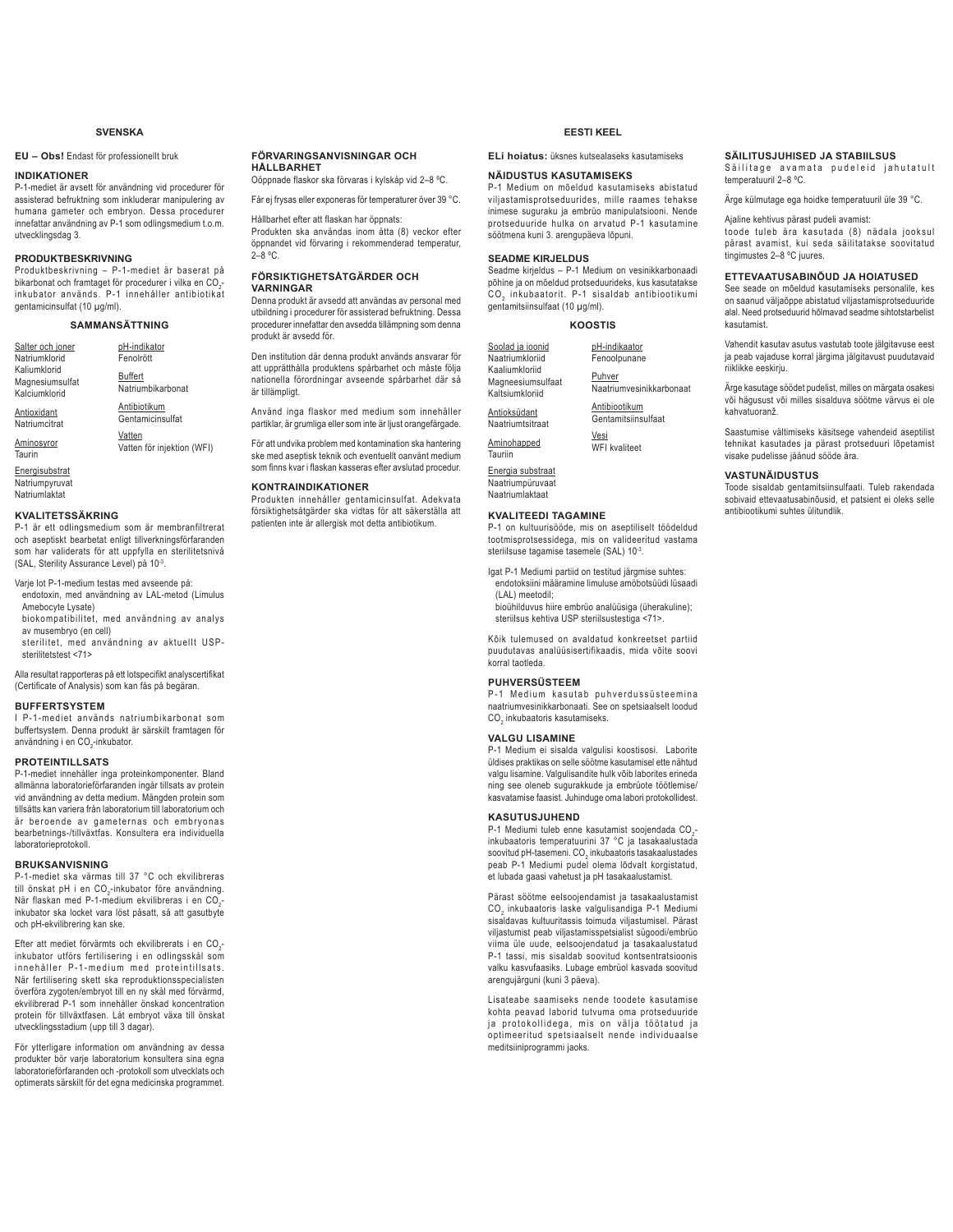**MAGYAR**

EU figyelmeztetés: Kizárólag professzionális **EU figyelmeztetés:** Kizárólag professzionális felhasználásra. felhasználásra.

## FELHASZNÁLÁSI JAVALLATOK **FELHASZNÁLÁSI JAVALLATOK**

manipulálását magába foglaló asszisztált reprodukciós<br>eljárásokban történő alkalmazásra tervezték. Ezek az<br>eljárások tartalmazzák a teljes P-1 készítmény A P-1 Medium készítményt humán ivarsejtek és embriók manipulálását magába foglaló asszisztált reprodukciós eljárásokban történő alkalmazásra tervezték. Ezek az A P-1 Medium készítményt humán ivarsejtek és embriók

3. napjáig.

**TERMÉKISMERTETÉS**

**TERMÉKISMERTETÉS** 

Termékismertetés: A P-1 Medium egy bikarbonát-alapú médium, amelyet CO<sub>2</sub>-inkubátort használó eljárásokra terveztek. A P-1 gentamicin-szulfát

Termékismertetés: A P-1 Medium egy bikarbonát-alapú<br>médium, amelyet CO<sub>s</sub>-inkubátort használó<br>eljárásokra terveztek. A P-1 gentamicín-szulfát

antibiotikumot (10 μg/ml) tartalmaz.

antibiotikumot (10 µg/ml) tartalmaz.

**ÖSSZETÉTEL**

**ÖSSZETÉTEL** 

Sók és ionok Nátrium-klorid Kálium-klorid Magnézium-szulfát Kalcium-klorid Antioxidáns Nátrium-citrát Aminosavak Taurin Energiaszubsztrát Nátrium-piruvát Nátrium-laktát

Sók és ionok<br>Nátrium-klorid<br>Kálium-klorid

Magnézium-szulfát<br>Kalcium-klorid

pH-indikátor Fenolvörös <u>Puffer</u><br>Nátrium-bikarbonát Nátrium-bikarbonát Antibiotikum Gentamicin-szulfát <u>Víz</u><br>Injekcióhoz való Injekcióhoz való minőségű víz

pH-indikátor Fenolvörös

## Tárolja a felbontatlan üvegeket hűtve, 2 °C<br>és 8 °C között. Tárolja a felbontatlan üvegeket hűtve, 2 °C és 8 °C között. eljárások tartalmazzák a teljes P-1 készítmény tenyésztőmédiumként történő alkalmazását a fejlődés tenyésztőmédiumként történő alkalmazását a fejlődés

**TÁROLÁSI UTASÍTÁSOK ÉS STABILITÁS**

TÁROLÁSI UTASÍTÁSOK ÉS STABILITÁS

és optimalizáltak.

specifikusan a saját orvosi programjukhoz hoztak létre<br>és optimalizáltak.

Ne fagyassza le, és ne tegye ki 39 °C feletti fagyassza le, és ne tegye ki 39 °C feletti hömérsékletnek. hömérsékletnek.  $\frac{1}{2}$ 

### A termék felbontás után az ajánlott 2–8 °C között tárolva Felbontás után eltartható: Felbontás után eltartható:

nyolc (8) hétig használható fel. nyolc (8) hétig használható fel.

### FIGYELMEZTETÉSEK<br>Ezta terméket az asszisztált reprodukciós eljárásokban<br>képzett személyzet általi felhasználásra szánták. Ezen Ezt a terméket az asszisztált reprodukciós eljárásokban **ÓVINTÉZKEDÉSEK ÉS ÓVINTÉZKEDÉSEK ÉS FIGYELMEZTETÉSEK**

képzett személyzet általi felhasználásra szánták. Ezen eljárások közé tartozik az az alkalmazás is, amelyre ezt eljárások közé tartozik az az alkalmazás is, amelyre ezt a terméket szánták. a terméket szánták.

A terméket használó intézmény felelős a termék nyomon<br>követhetőségének fenntartásáért, és be kell tartania A terméket használó intézmény felelős a termék nyomon követhetőségének fenntartásáért, és be kell tartania a nyomon követhetőségre vonatkozó országos a nyomon követhetőségre vonatkozó országos előírásokat, ha vannak ilyenek. előírásokat, ha vannak ilyenek.

Antibiotikum<br>Gentamicin-szulfát

Antioxidáns<br>Nátrium-citrát

Aminosavak

minőségű víz

Energiaszubsztrát

Nátrium-piruvál Nátrium-laktát

Ne használja a médium olyan üvegét, amely részecskék jelenlétét, zavarosságot mutat, vagy nem halvány Ne használja a médium olyan üvegét, amely részecskék jelenlétét, zavarosságot mutat, vagy nem halvány harancsszínű. narancsszínű.

A beszennyeződéssel járó problémák elkerülésének az eljárás befejezése után pedig dobja el az üvegben érdekében kezelje aszeptikus technikák alkalmazásával, az eljárás befejezése után pedig dobja el az üvegben<br>vagy fiolában maradt összes felesleges médiumot. A beszennyeződéssel járó problémák elkerülésének érdekében kezelje aszeptikus technikák alkalmazásával vagy fiolában maradt összes felesleges médiumot.

**MINÓSÉGBIZTOSÍTÁS** 

**MINÓSÉGBIZTOSÍTÁS** 

A P-1 egy tenyésztőmédium, amelyet membránszűréssel és aszeptikus módon dolgoztak fel a 10-3-os sterilitásbiztonsági szintnek (sterility assurance level, SAL) megfelelő előállítási eljárásokkal. A P-1 Medium minden gyártási tételét tesztelik: endotoxinra limulus amõbocita lizátum (LAL)

sterilitásbiztonsági szintnek (sterility assurance level,<br>SAL) megfelelő előállítási eljárásokkal.

A P-1 egy tenyésztőmédium, amelyet membránszűréssel és aszeptikus módon dolgoztak fel a 10<sup>-3</sup>-os

### ELLENJAVALLAT **ELLENJAVALLAT**

A termék gentamicin-szulfátot tartalmaz. Megfelelő<br>óvintézkedések szükségesek annak biztosításához,<br>hogy a beteg ne legyen érzékeny az antibiotikumra. A termék gentamicin-szulfátot tartalmaz. Megfelelő óvintézkedések szükségesek annak biztosításához, hogy a beteg ne legyen érzékeny az antibiotikumra.

módszerrel;

módszerrel;

biokompatibilitásra egérembrió assay-vel (egy sejtes); sterilitásra a jelenlegi Amerikai Gyógyszerkönyv <71>

biokompatibilitásra egérembrió assay-vel (egy sejtes)

sterilitásra a jelenlegi Amerikai Gyógyszerkönyv <71>

endotoxinra limulus amõbocita lizátum (LAL)

A P-1 Medium minden gyártási tételét tesztelik:

sterilitási vizsgálatával.

sterilitási vizsgálatával.

Vinden eredményről jelentés készül egy tételspecifikus analitikai bizonylaton, amely kérésre hozzáférhető.

analitikai bizonylaton, amely kérésre hozzáférhető

Minden eredményről jelentés készül egy tételspecifikus

**PUFFERRENDSZER**

**PUFFERRENDSZER** 

A P-1 Medium nátrium-bikarbonátot használ pufferrendszerként. Ezt speciálisan CO2-inkubátorban

A P-1 Medium nátrium-bikarbonátot használ<br>pufferrendszerként. Ezt speciálisan CO<sub>r</sub>-inkubátorban

való használatra tervezték. **FEHÉRJEKIEGÉSZÍTÉS**

való használatra tervezték.

**FEHÉRJEKIEGÉSZÍTÉS** 

A P-1 Medium nem tartalmaz fehérjekomponenseket. Ennek a médiumnak az alkalmazásakor általános laboratórium gyakorlat a fehérjékk el történő kiegészítés. A fehérjekiegészítés mennyisége eltérő lehet a laboratóriumok között, és függ a gaméták és embriók feldolgozási/növekedési fázisától. Nézze meg a saját

A P-1 Medium nem tartalmaz fehérjekomponenseket

Ennek a médiumnak az alkalmazásakor általános<br>laboratórium gyakorlata fehérjékkeltörténő kiegészítés.<br>A fehérjekiegészítés mennyisége eltérő lehet

egyéni laboratóriumi protokolljában. **HASZNÁLATI UTASÍTÁS**

egyéni laboratóriumi protokolljában. HASZNÁLATI UTASÍTÁS

a laboratóriumok között, és függ a gaméták és embriók<br>feldolgozási/növekedési fázisától. Nézze meg a saját

A P-1 médiumot melegítse 37 °C-ra, és használat előtt  $CO_2$ -inkubátorban állítsa be a kívánt pH-t. A  $CO_2$ inkubátorban történő ekvilibráláskor a P-1 Medium üvegét csak lazán kell lezárni, hogy lehetőség legyen a gázok kicserélődésére és a pH-ekvilibrációra. A médium előmelegítése és a CO,-inkubátorban történő ekvilibrálás után hagyja létrejönni a megtermékenyítést a fehérjével kiegészített P-1 médiumot tartalmazó tenyésztőcsészében. A megtermékenyítés után egy reproduktív specialistának át kell helyeznie a zigótát/ embriót egy új csészébe, amely előmelegített, ekvilibrált P-1-et tartalmaz, a növekedési fázisban szükséges fehérjekoncentrációval. Hagyja az embriót növekedni, amíg eléri a kívánt fejlődési stádiumot (legfeljebb P-1-et tartalmaz, a növekedési fázisban szükséges<br>fehérjekoncentrációval. Hagyja az embridt növekedni,<br>3 naig elén a kívánt fejlődési stádiumot (egfeljebb<br>3 naig

üvegét csak lazán kell lezárni, hogy lehetőség legyen<br>a gázok kicserélődésére és a pH-ekvilibrációra. A médium előmelegítése és a CO<sub>2</sub>-inkubátorban történő a fehérjével kiegészített P-1 médiumot tartalmazó

tenyésztőcsészében. A megtermékenyítés után egy<br>reproduktív specialistának át kell helyeznie a zigótát/

ekvilibrálás után hagyja létrejönni a megtermékenyítés

embriót egy új csészébe, amely előmelegített, ekvilibrált

ES perspéjimas. Skirta naudoti tik specialistams ES perspejimas. Skirta naudoti tik specialistams

**/,(789,Ǐ.**

LIETUVIŲ K.

A termékek használatára vonatkozó további részletekért minden laboratóriumnak a saját laboratóriumi eljárásait és protokolljait kell figyelembe vennie, amelyeket specifikusan a saját orvosi programjukhoz hoztak létre

A termékek használatára vonatkozó további részletekért

minden laboratóriumnak a saját laboratóriumi eljárásait

és protokolljait kell figyelembe vennie, amelyeket

## NAUDOJIMO INDIKACIJA **NAUDOJIMO INDIKACIJA**

P-1 Medium" terpé yra skirta naudoti atliekant pagalbinio "P-1 Medium" terpė yra skirta naudoti atliekant pagalbinio wie in die gestellte die staat van die gestelling van die gestellte van die gestellte van die gestellte van die gestellte van die gestellte van die gestellte van die gestellte van die gestellte van die gestellte van die ge apvaisinimo procedūras, tarp jų gametų ir embrionų manipuliacijas. Šių procedūrų metu P-1 naudojama kaip mitybinė terpė pirmąsias 3 brendimo dienas. mitybinė terpė pirmąsias 3 brendimo dienas.

### **ITAISO APRAŠYMAS TAISO APRAŠYMAS**

[taiso aprašymas. ,}>1 Međium\* terpė yra gaminama<br>naudojant bikarbonatą ir yra skirta procedūroms, kurių<br>ambiotiko gentamicino sulfato (10 µg/m),<br>ambiotiko gentamicino sulfato (10 µg/m), naudojant bikarbonatą ir yra skirta procedūroms, kurių metu naudojamas CO<sub>2</sub> inkubatorius. P-1 sudėtyje yra antibiotiko gentamicino sulfato (10 μg/ml).

taiso aprašymas. "P-1 Medium" terpė yra gaminama

### **68'Ơ7,6**

| Druskos ir jonai | pH indikatorius                     |
|------------------|-------------------------------------|
| Natrio chloridas | Fenolio raudonasis                  |
| Kalio chloridas  |                                     |
| Magnio sulfatas  | <b>Buferinis tirpalas</b>           |
| Kalcio chloridas | Natrio bikarbonatas                 |
| Antioksidantas   | Antibiotikas                        |
| Natrio citratas  | Gentamicino sulfatas                |
| Aminorūgštys     | Iniokoinio vandone kokuho<br>Vanduo |

### Energetinis substratas Energetinis substratas Aminorūgštys<br>Taurinas

injekcinio vandens kokybė

Injekcinio vandens kokybė

Natrio piruvatas Natrio piruvatas Natrio laktatas Natrio laktatas

### KOKYBĖS UŽTIKRINIMAS KOKYBĖS UŽTIKRINIMAS

P-1 yra mitybinė terpė, filtruota naudojant membraninį<br>filtrą ir apdorota steriliomis są́lygomis pagal gamybos<br>(SAD)atlikti.<br>(SAD)atlikti. Filtrą ir apdorota steriliomis sąlygomis pagal gamybos metodus, patvirtintus 10<sup>-3</sup> sterilumo užtikrinimo lygiui (SAL) atitikti.

P-1 yra mitybinė terpė, filtruota naudojant membraninį

Kiekvienos "P-1 Medium" partijos produktai yra išbandyti Kiekvienos "P-1 Medium" partijos produktai yra išbandyti endotoksinų kiekio nustatymas pagal kardauodegio endotoksinų kiekio nustatymas pagal kardauodegio pagal šiuos metodus: pagal šiuos metodus:

krabo (Limulus polyphemus) amebocitų lizato (LAL) biologinio suderinamumo nustatymas pagal pelės krabo (Limulus polyphemus) amebocity lizato (LAL) biologinio suderinamumo nustatymas pagal pelės analizės metodą; analizės metodą;

sterilumo nustatymas pagal šiuo metu patvirtintą<br>Jungtinių Valstijų farmakopėjos sterilumo testą <71>. sterilumo nustatymas pagal šiuo metu patvirtintą Jungtinių Valstijų farmakopėjos sterilumo testą <71>. embriono tyrimą (vienos ląstelės); embriono tyrimą (vienos ląstelės);

Visi rezultatai pateikiami pagal atskirų partijų parametrus Visi rezultatai pateikiami pagal atskirų partijų parametrus parengtuose analizės sertifikatuose, kuriuos galima gauti parengtuose analizės sertifikatuose, kuriuos galima gaut užsakius.

### BUFERINE SISTEMA **BUFERINE SISTEMA**

"P-1 Medium" terpėje buferinės sistemos funkciją atlieka .P-1 Medium" terpėje buferinės sistemos funkciją atlieka natrio bikarbonatas. Ji paruošta specialiai naudoti CO $_2$ natrio bikarbonatas. Ji paruošta specialiai naudoti CO inkubatoriuje. inkubatoriuje.

## PAPILDYMAS BALTYMINIAIS PRIEDAIS **PAPILDYMAS BALTYMINIAIS PRIEDAIS**

"P-1 Medium" sudėtyje nėra baltyminių sudedamųjų dalių. Pagal bendrosios laboratorinės praktikos metodiką<br>ši terpė naudojama papildyta baltyminiais priedais. Pagal bendrosios laboratorinės praktikos metodiką ši terpė naudojama papildyta baltyminiais priedais. Papildymo baltyminiais priedais kiekis įvairiose Papildymo baltyminiais priedais kiekis įvairiose laboratorijose gali skirtis; jis priklauso nuo gametų<br>ir embrionų apdorojimo ir (arba) augimo fazės. Laikykitės laboratorijose gali skirtis; jis priklauso nuo gametų ir embrionų apdorojimo ir (arba) augimo fazės. Laikykitės P-1 Medium" sudėtyje nėra baltyminių sudedamųjų dalių savo laboratorijoje nustatytos tvarkos. savo laboratorijoje nustatytos tvarkos.

### NAUDOJIMO NURODYMAI **NAUDOJIMO NURODYMAI**

inkubatoriuje pašildyti iki 37 °C temperatūros leidžiant inkubatoriuje pašildyti iki 37 °C temperatūros leidžiant nusistovėti iki norimo pH pusiausvyros būsenos. Palikus nusistoveti iki norimo pH pusiausvyros būsenos. Palikus nusistovéti CO<sub>2</sub> inkubatoriuje, "P-1 Medium" terpés buteliukas turi būti laisvai uždengtas dangteliu, kad galėtų buteliukas turi būti laisvai uždengtas dangteliu, kad galėtų Prieš naudojant "P-1 Medium" terpę reikia CO<sub>2</sub> nusistovéti CO<sub>2</sub> inkubatoriuje, "P-1 Medium" terpés Prieš naudojant "P-1 Medium" terpę reikia CO. vykti dujų apykaita ir nusistovėti pH pusiausvyra. yykti dujų apykaita ir nusistovėti pH pusiausvyra.

būseną, pasėlio lėkštelėje, kurioje yra baltyminiais<br>priedais papildyta "P-1 Medium", leiskite vykti apvaisinimo iekštelę su pašildyta pusiausvyros būsenos P-1 terpe,<br>kurioje yra pageidaujama baltynų koncentracija. Leiskite<br>embrionui augti iki pageidaujamos brendimo stadijos Terpei pašilus ir CO<sub>2</sub> inkubatoriuje pasiekus pusiausvyros būseną, pasėlio lėkštelėje, kurioje yra baltyminiais priedais papildyta "P-1 Medium", leiskite vykti apvaisinimo procesui. Apvaisinimui įvykus, reprodukcijos specialistas procesui. Apvaisinimui įvykus, reprodukcijos specialistas zigotą (embrioną) augimo etapui perkelti į naują turi zigotą (embrioną) augimo etapui perkelti į naują lekštelę su pašildyta pusiausvyros būsenos P-1 terpe, kurioje yra pageidaujama baltymų koncentracija. Leiskite embrionui augti iki pageidaujamos brendimo stadijos ferpei pašilus ir CO, inkubatoriuje pasiekus pusiausvyros (iki 3 dienų).

Išsamesnių šių produktų naudojimo gairių kiekviena šsamesnių šių produktų naudojimo gairių kiekviena aboratorija turi ieškoti savo vidaus darbo tvarkos aboratorija turi ieškoti savo vidaus darbo tvarkos taisyklėse ir metodiniuose nurodymuose, specialiai oarengtuose ir optimizuotuose pagal atskiros medicininės taisyklėse ir metodiniuose nurodymuose, specialiai paréngtuose ir optimizuotuose pagal atskiros medicininės<br>programos nuostatas. programos nuostatas.

## LAIKYMO SĄLYGOS IR STABILUMAS LAIKYMO SALYGOS IR STABILUMAS

Neatidarytus buteliukus laikykite šaldytuve nuo 2 °C Neatidarytus buteliukus laikykite šaldytuve nuo 2 °C iki 8 °C temperatūroje. ki8 °C temperatūroje.

Negalima užšaldyti ar laikyti aukštesnėje nei 39 °C Negalima užšaldyti ar laikyti aukštesnėje nei 39 °C temperatūroje. temperatūroje.

oroduktą reikia sunaudoti per 8 (aštuonias) savaites po atidarymo, jei jis laikomas rekomenduojamomis<br>sąlygomis nuo 2 °C iki 8 °C temperatūroje. atidarymo, jei jis laikomas rekomenduojamomis produktą reikia sunaudoti per 8 (aštuonias) savaites po sąlygomis nuo 2 °C iki 8 °C temperatūroje. Naudojimo trukmė atidarius butelį Naudojimo trukmė atidarius butelį

Ši priemonė yra skirta naudoti darbuotojams, išmokytiems<br>atlikti pagalbinio apvaisinimo procedūras. Tos procedūros Ŝi priemonė yra skirta naudoti darbuotojams, išmokytiems atlikti pagalbinio apvaisinimo procedūras. Tos procedūros ATSARGUMO PRIEMONES IR ĮSPĖJIMAI apima priemonės taikymą pagal numatytąją paskirtį. AT SARGUMO PRIEMONES IR ISPEJIMAI apima priemonės taikymą pagal numatytąją paskirtį. Šią priemonę naudojanti įstaiga yra atsakinga už Šią priemonę naudojanti įstaiga yra atsakinga už produkto atsekamumo duomenų kaupimą ir privalo orodukto atsekamumo duomenų kaupimą ir privalo aikytis savo šalies norminių atsekamumo užtikrinimo laikytis savo šalies norminių atsekamumo užtikrinimo reikalavimų, jei taikoma. 'eikalavimų, jei taikoma.

Negalima naudoti terpės buteliuko, jei matyti kietųjų dalelių, skystis atrodo drumstas ar jo spalva nėra blyškiai Negalima naudoti terpės buteliuko, jei matyti kietųjų dalelių, skystis atrodo drumstas ar jo spalva nėra blyškia oranžinė.

Norint išvengti užkrėtimo, naudojimo metu reikia laikytis Norint išvengti užkrėtimo, naudojimo metu reikia laikytis metodinių aseptikos reikalavimų, o atlikus procedūrą – metodinių aseptikos reikalavimų, o atlikus procedūrą išmesti visus buteliuke likusios terpės likučius. šmesti visus buteliuke likusios terpės likučius.

### **KONTRAINDIKACIJOS KONTRAINDIKACIJOS**

Produkto sudėtyje yra gentamicino sulfato. Būtina imtis<br>tinkamų atsargumo priemonių užtikrinant, kad pacientas Produkto sudėtyje yra gentamicino sulfato. Būtina imtis tinkamų atsargumo priemonių užtikrinant, kad pacientas néra alergiškas antibiotikui. néra alergiškas antibiotikui

### AB Dikkat: Sadece Mesleki Kullanım için **AB Dikkat:** Sadece Mesleki Kullanım için **TÜRKÇE**

## KULLANIM ENDİKASYONU KULLANIM ENDİKASYONU

P-1 Medium ürününün insan gamet ve embriyo<br>manipülasyonu dahil yardımcı üreme işlemlerinde<br>kullanılması amaçlanmıştır. Bu işlemlerde P-1 ürünü P-1 Medium ürününün insan gamet ve embriyo manipülasyonu dahil yardımcı üreme işlemlerinde kullanılması amaçlanmıştır. Bu işlemlerde P-1 ürünü gelişmenin 3. gününe kadar bir kültür vasatı olarak gelişmenin 3. gününe kadar bir kültür vasatı olarak<br>Kullanılır.

### CİHAZ TANIMI **CIHAZ TANIMI**

Cihaz Tanımı- P-1 Medium bikarbonat tabanlıdır<br>vebir CO<sub>s</sub> inkübatörü kullanan işlemler için tasarlarmıştır.<br>P-1, Gentamisin Sülfat antibiyotiğini içerir (10 µg/mL). Cihaz Tanımı- P-1 Medium bikarbonat tabanlıdır ve bir CO<sub>2</sub> inkübatörü kullanan işlemler için tasarlanmıştır.

## **B**iLESIM

P-1, Gentamisin Sülfat antibiyotiğini içerir (10 µg/mL).

| pH Göstergesi     | Fenol Kirmizisi | Sodyum Bikarbonat<br>lampon | Gentamisin Sülfat<br>Antibiyotik | Enjeksiyonluk Su Kalitesi<br>å |                  |
|-------------------|-----------------|-----------------------------|----------------------------------|--------------------------------|------------------|
| Tuzlar ve İyonlar | Potasyum Klorür | Magnezyum Sülfat            | Sodyum Sitrat                    | <b>Amino Asitler</b>           | Sodyum Piruvat   |
|                   | Sodyum Klorür   | Kalsiyum Klorür             | Antioksidan                      | Taurin                         | Enerji Substratı |

zorundadır.

zorundadır.

### P-1, 10<sup>-3</sup> sterilite güvence düzeyini (SAL) karşıladığı KALITE GÜVENCE KALITE GÜVENCE Sodyum Laktat Sodyum Laktat

a Inmalidir. P-1, 10<sup>-3</sup> sterilite güvence düzeyini (SAL) karşıladığı<br>doğrulanmış üretim işlemlerine göre aseptik olarak doğrulanmış üretim işlemlerine göre aseptik olarak işlenmiş bir kültür vasatıdır. işlenmiş bir kültür vasatıdır.

Limulus Amebosit Lizat (LAL) metodolojisi Her P-1 Medium lotu şunlar için test edilir: Her P-1 Medium lotu şunlar için test edilir:

Fare Embriyo Testiyle biyouyumluluk (tek hücre) Fare Embriyo Testiyle biyouyumluluk (tek hücre) Mevcut USP Sterilite Testi <71> ile sterilite Mevcut USP Sterilite Testi <71> ile sterilite ile endotoksin

Tüm sonuçlar istek üzerine sağlanabilecek, lota özel bir Tüm sonuçlar istek üzerine sağlanabilecek, lota özel bir<br>Analiz Sertifikasında bildirilir. Analiz Sertifikasında bildirilir.

### **TAMPON SISTEMI 7AMPON SISTEMI**

P-1 Medium tamponlama sistemi olarak sodyum<br>bikarbonat kullanır. Bu ürün özellikle bir CO<sub>2</sub> P-1 Medium tamponlama sistemi olarak sodyum bikarbonat kullanır. Bu ürün özellikle bir CO $_2$ inkübatöründe kullanılmak üzere tasarlanmıştır. inkübatöründe kullanılmak üzere tasarlanmıştır.

### PROTEIN TAKVIYESİ **PROTEIN TAKVIYESI**

Genel P-1 Medium protein bileşenleri içermez. Genel laboratuvar uygulaması bu vasatı kullanırken protein takviyesini içerir. Protein takviyesi miktarı laboratuvarlar<br>arasında değişebilir ve gamet ve embriyoları işleme/<br>büyütme fazına bağlıdır. Kendi laboratuvar takviyesini içerir. Protein takviyesi miktarı laboratuvarlar büyütme fazına bağlıdır. Kendi laboratuvar laboratuvar uygulaması bu vasatı kullanırken protein arasında değişebilir ve gamet ve embriyoları işleme/ P-1 Medium protein bileşenleri içermez. protokollerinize başvurun. protokollerinize başvurun.

### KULLANMA TALIMATI KULLANMA TALİMATI

P-1 Medium kullanılmadan önce 37°C'ye ıstılmalı ve<br>CO, inkübatöründe istenenpH değerine dengelenmelidir.<br>Bir CO, inkübatörü içinde dengelerken P-1 Medium ye **usitilmal**l ve Bir CO2 inkübatörü içinde dengelerken P-1 Medium sişesinin kapağı gaz değişimi ve pH dengelenmesini şişesinin kapağı gaz değişimi ve pH dengelenmesini<br>mümkün kılmak üzere gevşek olmalıdır. CO<sub>2</sub> inkübatöründe istenen pH değerine dengelenmelidir. P-1 Medium kullanılmadan önce 37°C mümkün kılmak üzere gevşek olmalıdır.

üreme uzmanı zigotulembriyoyu büyüme evresi için<br>istenen protein konsantrasyonunu içeren önceden<br>istenen protein konsantrasyonunu içeren önceden<br>aktarmalıdır. Embriyoniy i stenen gelişim evresine kadar Vasat önceden ısıtılıp bir CO<sub>2</sub> inkübatöründe dengelendikten sonra proteinle takviye edilmiş P-1<br>Medium içeren bir kültür tabağında fertilizasyonun dengelendikten sonra proteinle takviye edilmiş P-1 Medium içeren bir kültür tabağında fertilizasyonun oluşmasını bekleyin. Fertilizasyon oluştuktan sonra üreme uzmanı zigotu/embriyoyu büyüme evresi için istenen protein konsantrasyonunu içeren önceden ısıtılmış dengelenmiş P-1 bulunan yeni bir tabağa aktarmalıdır. Embriyonun istenen gelişim evresine kadar Vasat önceden ısıtılıp bir CO<sub>2</sub> inkübatöründe oluşmasını bekleyin. Fertilizasyon oluştuktan sonra büyümesine imkan verin (en fazla 3 gün). büyümesine imkan verin (en fazla 3 gün). Bu ürünlerin kullanımı hakkında ek ayrıntılar açısından<br>her laboratuvar kendi ayrı tıbbi programınız için özel<br>olarak geliştirilmiş ve optimize edilmiş, kendi laboratuvar Bu ürünlerin kullanımı hakkında ek ayrıntılar açısından her laboratuvar kendi ayrı tıbbi programınız için özel olarak geliştirilmiş ve optimize edilmiş, kendi laboratuvar işlemleri ve protokollerine başvurmalıdır. işlemleri ve protokollerine başvurmalıdır.

## SAKLAMA TALIMATI VE STABILITE **6 AKLAMA TALIMATI VE STABILITE**

Açılmamış şişeleri 2°C ile 8°C arasında buzdolabında Açılmamış şişeleri 2°C ile 8°C arasında buzdolabında aklavın.

Dondurmayın veya 39°C üzerinde sıcaklıklara Dondurmayın veya 39°C üzerinde sıcaklıklara maruz bırakmayın.

Şişe Açılmasından Sonraki Süre:<br>Ürün önerilen 2°C - 8°C koşullarında saklandığında Ürün önerilen 2°C - 8°C koşullarında saklandığında Şişe Açılmasından Sonraki Süre: maruz bırakmayın.

## açıldıktan sonra sekiz (8) hafta içinde kullanılmalıdır. açıldıktan sonra sekiz (8) hafta içinde kullanılmalıdır.

### Bu cihazın yardımcı üreme işlemleri konusunda eğitimli Bu cihazın yardımcı üreme işlemleri konusunda eğitimli ÖNLEMLER VE UYARILAR **ÖNLEMLER VE UYARILAR**

personelce kullanılması amaçlanmıştır. Bu işlemlere<br>bu cihazın kullanımının amaçlandığı, amaçlanmış oersonelce kullanılması amaçlanmıştır. Bu işlemlere ou cihazın kullanımının amaçlandığı, amaçlanmış

uygulama dahildir.

uygulama dahildir.

sürdürülmesinden sorumludur ve geçerli olduğunda<br>izlenebilirlikle ilgili ulusal düzenlemelere uymak Bu cihazı kullanan kurum ürünün izlenebilirliğinin 3u cihazı kullanan kurum ürünün izlenebilirliğinin sürdürülmesinden sorumludur ve geçerli olduğunda zlenebilirlikle ilgili ulusal düzenlemelere uymak Partikül madde veya bulanıklık bulguları gösteren veya<br>rengi açık turuncu olmayan herhangi bir vasat şişesini Partikül madde veya bulanıklık bulguları gösteren veya engi açık turuncu olmayan herhangi bir vasat şişesini kullanmayın.

kullanmayın.

tekniklerle kullanın ve açıldıktan sonra herhangi bir<br>kontaminasyon bulgusu gösteren herhangi bir<br>kontaminasyon bulgusu gösteren herhangi bir fazla Kontaminasyon sorunlarından kaçınmak için aseptik Kontaminasyon sorunlarından kaçınmak için aseptik tekniklerle kullanın ve açıldıktan sonra herhangi bir kontaminasyon bulgusu gösteren herhangi bir fazla vasatı atın. vasatı atın.

### **CONTRENDIKASYON KONTRENDIKASYON**

Ürün Gentamisin Sülfat içerir. Hastanın antibiyotiğe karşı nassas olmadığından emin olmak için gerekli önlemler Ürün Gentamisin Sülfat içerir. Hastanın antibiyotiğe karşı hassas olmadığından emin olmak için gerekli önlemler<br>alınmalıdır.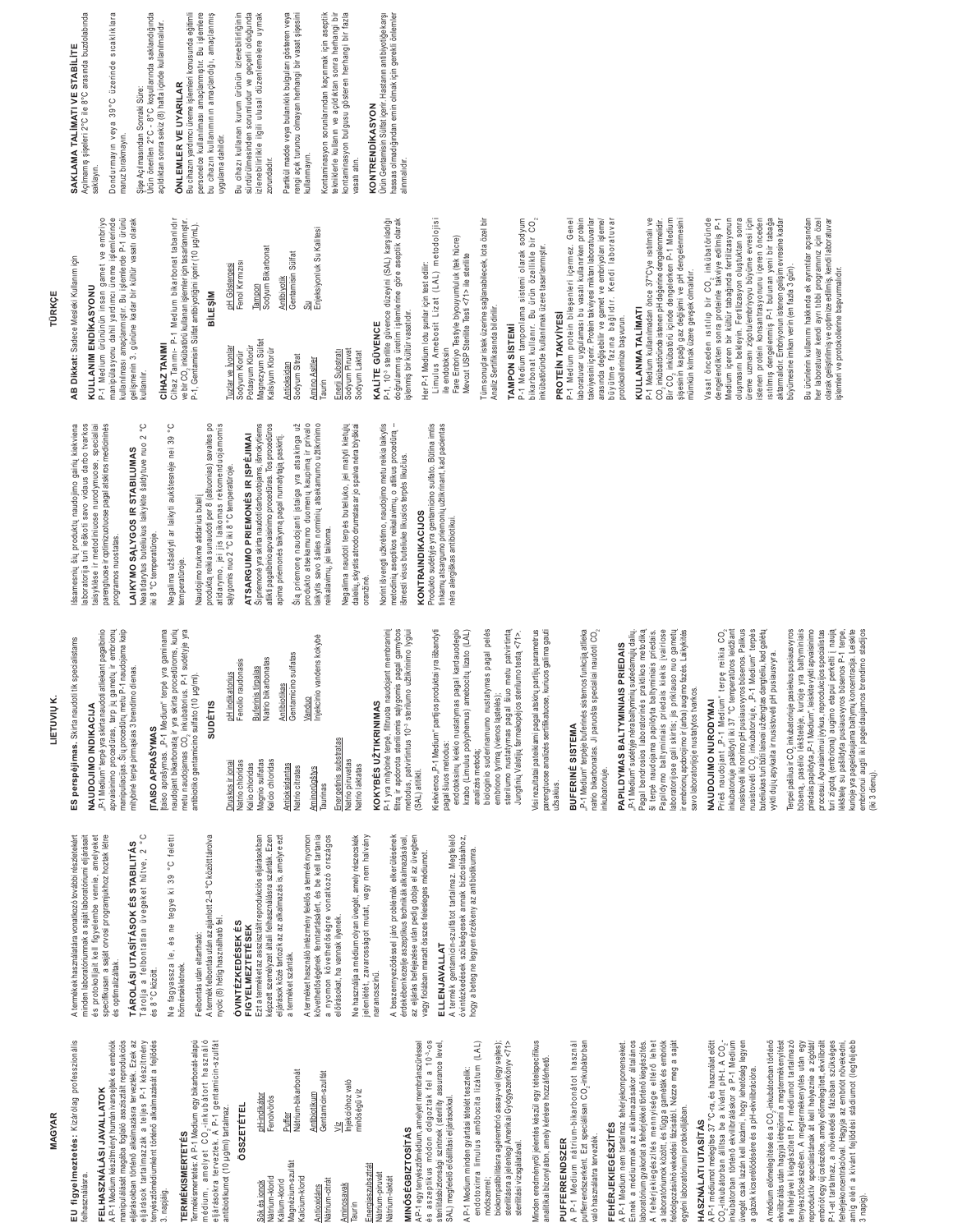### **SI OVENČINA**

**Upozornenie v EÚ:** Len na profesionálne použitie

### **INDIKÁCIA NA POUŽITIE**

P-1 Medium je určené na použitie pri postupoch asistovanej reprodukcie, ktoré zahŕňajú manipuláciu s ľudskými gamétami a embryami. Tieto postupy zahŕňajú použitie P-1 ako kultivačné médium do 3. dňa vývoja.

### **POPIS ZARIADENIA**

Popis zariadenia - P-1 Medium je založené na hydrogénuhličitane a je určené na proces s použitím<br>inkubátora CO<sub>2</sub>. P–1 obsahuje antibiotikum gentamicínsulfát (10 μg/ml).

### $ZLOŽENIE$

| Soli a ióny                                             | Indikátor pH                     |
|---------------------------------------------------------|----------------------------------|
| chlorid sodný                                           | fenolová červeň                  |
| chlorid draselný<br>síran horečnatý<br>chlorid vápenatý | Pufer<br>hydrogénuhličitan sodný |
| <b>Antioxidant</b>                                      | Antibiotikum                     |

gentamicínsulfát Voda

Aminokyseliny taurín kvalita vody na injekciu

Energetický substrát pyruvát sodný laktát sodný

citrát sodný

### **KONTROLA KVALITY**

P-1 je kultivačné médium filtrované cez membránu a asepticky spracované podľa výrobných postupov, u ktorých bolo overené, že spĺňajú úroveň zaručenej sterility (SAL) 10-3.

Každá šarža P-1 Medium je testovaná na stanovenie: endotoxínov pomocou testu amébocytového lyzátu z ostrorepa amerického (LAL)

biokompatibility testom embryí myší (jednobunkových) sterility pomocou aktuálneho testu sterility USP <71>

Všetky výsledky sa zaznamenávajú na certifikát analýzy pre špecifickú šaržu, ktorý je dostupný na požiadanie.

### **PUFROVÝ SYSTÉM**

P-1 Medium používa hydrogénuhličitan sodný ako pufrovací systém. Ten je špecificky určený na použitie v inkubátore CO<sub>2</sub>.

### **DOPLNENIE BIELKOVÍN**

P-1 Medium neobsahuje bielkovinové zložky. Všeobecná laboratórna prax zahŕňa doplnenie bielkovín pri použití tohto média. Množstvo doplnenia bielkovín sa môže líšiť v rôznych laboratóriách a závisí od fázy spracovania/ rastu gamét a embryí. Pozrite si protokoly vo vašom laboratóriu.

### **NÁVOD NA POUŽITIE**

P-1 Medium sa má pred použitím zahriať na 37 °C a ustáliť na požadované pH v inkubátore CO $_2$ . Pri ustaľovaní v inkubátore CO<sub>2</sub> má byť na fľašu s P-1 Medium voľne nasadený uzáver, aby sa umožnila výmena plynov a ustálenie pH.

Potom, čo je médium zahriate a ustálené v inkubátore CO $_2$ nechajte, aby došlo k oplodneniu v kultivačnej miske, ktorá obsahuje P-1 Medium doplnené o bielkoviny. Keď dôjde k oplodneniu, reprodukčný špecialista má preniesť zygótu/embryo do novej misky so zahriatym ustáleným P-1, obsahujúcim požadovanú koncentráciu bielkovín na fázu rastu. Embryo nechajte rásť do požadovaného vývojového štádia (maximálne 3 dni).

Ďalšie podrobnosti o použití týchto produktov by malo každé laboratórium čerpať zo svojich vlastných Iahoratórnych nostunov a protokolov, ktoré boli špecificky Where the processes of processes, and the summary vypracované a optimalizované pre váš individuálny medicínsky program.

**POKYNY NA UCHOVÁVANIE A STABILITU** Neotvorené fľaše uchovávaite v chladničke pri teplote  $2^{\circ}$ C až 8 $^{\circ}$ C

Nezmrazujte ani nevystavujte teplotám nad 39 °C.

Dĺžka trvanlivosti po otvorení fľaše: Produkt sa má použiť do ôsmich (8) týždňov od otvorenia, keď sa uchováva pri odporúčaných podmienkach pri teplote 2 °C až 8 °C.

**BEZPEČNOSTNÉ OPATRENIA A VAROVANIA** Táto pomôcka je určená na výhradné použitie personálom vyškoleným na postupy asistovanej reprodukcie. Tieto postupy zahŕňajú určené použitie, na ktoré je táto pomôcka určená.

Pracovisko používateľa teito pomôcky zodpovedá za udržiavanie sledovateľnosti tohto produktu a musí v potrebných prípadoch spĺňať národné predpisy týkajúce sa sledovateľnosti.

Nepoužívajte žiadnu fľašu s médiom, ktoré ukazuje známky častíc, zákalu, alebo nemá svetlo oranžovú farbu.

Aby nevznikli problémy s kontamináciou, manipulujte s médiom pomocou aseptických techník a zlikvidujte všetko nadbytočné médium, zvyšujúce vo fľaši po dokončení postupu.

### **KONTRAINDIKÁCIE**

Tento produkt obsahuje gentamicínsulfát. Musia sa vykonať primerané bezpečnostné opatrenia aby sa zaistilo, že pacientka nie je senzibilizovaná na toto antibiotikum.

### БЪЛГДРСКИ

Предупреждение за ЕС: Само за професионална употреба

### ПОКАЗАНИЯ ЗА УПОТРЕБА

Средата P-1 Medium е предназначена за употреба в процедури за асистирана репродукция, които включват манипулация с човешка гамета и ембрион. Тези процедури включват използване на Р-1 като културелна среда през ден 3 от развитието.

### ОПИСАНИЕ НА ИЗЛЕЛИЕТО

Описание на изделието - Средата P-1 Medium е базирана на бикарбонат и е предназначена за процедури, използващи СО $_2$  инкубатор. Р-1 съдържа антибиотик гентамицин сулфат (10 μg/ml).

### **СЪСТАВ**

| Соли и йони<br>Натриев хлорид                       | рН индикатор<br>Фенол, червен             |
|-----------------------------------------------------|-------------------------------------------|
| Калиев хлорид<br>Магнезиев сулфат<br>Калциев хлорид | <u>Буфер</u><br>Натриев бикарбонат        |
| Антиоксидант<br>Натриев цитрат                      | Антибиотик<br>Гентамицин сулфат           |
| Аминокиселини<br>Таурин                             | Вода<br>Качество - вода за<br>инжектиране |
| Енергиен субстрат                                   |                                           |

Натриев пируват Натриев лактат

### КОНТРОЛ НА КАЧЕСТВОТО

Р-1 е културелна среда, която е филтрирана чрез мембрана и асептично обработена съгласно производствени процедури, които са валидирани а съответствие с ниво на гарантирана стерилност (SAL) 10-3.

Всяка партида P-1 Medium е тествана за:

- ендотоксин чрез лимулус амебоцит лизат (LAL) методология,
- биосъвместимост чрез анализ с миши ембрион (МЕА) (една клетка),
- cтерилност чрез актуалния тест за стерилност по USP (Фармакопеята на САЩ) <71>.

Всички резултати са посочени в конкретния за партидата Сертификат за анализ, който е достъпен по заявка

### **БУФЕРНА СИСТЕМА**

P-1 Medium използва натриев бикарбонат като буферна система. Тя е конкретно предназначена за употреба в СО<sub>2</sub> инкубатор.

### СУПЛЕМЕНТИРАНЕ С ПРОТЕИН

P-1 Medium не съдържа протеинови компоненти. Общата лабораторна практика включва суплементиране с протеин, когато се използва тази среда. Количеството протеин за суплементиране може да варира при различните лаборатории и зависи от фазата на обработване/растеж на гаметите и ембрионите. Направете справка с протоколите на конкретната лаборатория.

### УКАЗАНИЯ ЗА УПОТРЕБА

Р-1 Medium трябва да се затопли до 37° С и да се еквилибрира до желаното ниво на pH в CO $_{\rm _2}$ инкубатор преди употреба. При еквилибриране в СО $_2$ инкубатор бутилката на P-1 Medium трябва да е с разхлабена капачка, за да се позволи обмен на газ и еквилибриране на нивото на pH.

След като средата е предварително затоплена и еквилибрирана в СО<sub>2</sub> инкубатор, оставете фертилизацията да се осъществи в съд за култури. който съдържа P-1 Medium, суплементирана с протеин. След като фертилизацията се осъществи, специалистът по репродукция трябва да прехвърли зиготата/ембриона в нов съд с предварително затоплена, еквилибрирана среда Р-1, съдържаща желаната концентрация протеин за фазата на растежа. Оставете ембриона да расте до желания етап на развитие (до 3 дни).

За допълнителни подробности относно използването на тези продукти всяка лаборатория трябва да направи справка със своите собствени лабораторни процедури и протоколи, които са конкретно разработени и оптимизирани за Вашата индивидуална медицинска програма.

### ИНСТРУКЦИИ ЗА СЪХРАНЕНИЕ и стабилност

Съхранявайте неотворените бутилки охладени при температура от 2° С до 8° С.

Не замразявайте и не излагайте на температури, по-високи от 39° С.

### Годност след отваряне на бутилката:

Продуктът трябва да се използва в рамките на 8 (осем) седмици след отварянето, когато се съхранява при препоръчаните условия от 2° С ло 8° С.

### ПРЕЛПАЗНИ МЕРКИ И ПРЕЛУПРЕЖЛЕНИЯ

Това изделие е предназначено за използване от персонал, обучен в процедурите за асистирана репродукция. Тези процедури включват планираното устание, за което това изделие е предназначено.

Учреждението на потребителя на това изделие носи отговорност за поддържане на проследяемостта на продукта и трябва да спазва националните разпоредби относно проследяемостта, когато е приложимо.

Не използвайте бутилка със среда, която показва признаци на наличие на твърди частици, помътняване или цвят, който не е бледооранжев

За да избегнете проблеми, свързани със замърсяване, работете чрез асептични методи и изхвърляйте •<br>всякакво излишно количество среда, което остава в бутилката след завършване на процедурата.

### ПРОТИВОПОКАЗАНИЯ

Продуктът съдържа гентамицин сулфат. Трябва да се предприемат необходимите предпазни мерки, за да се гарантира, че пациентът не е сенсибилизиран към антибиотика.